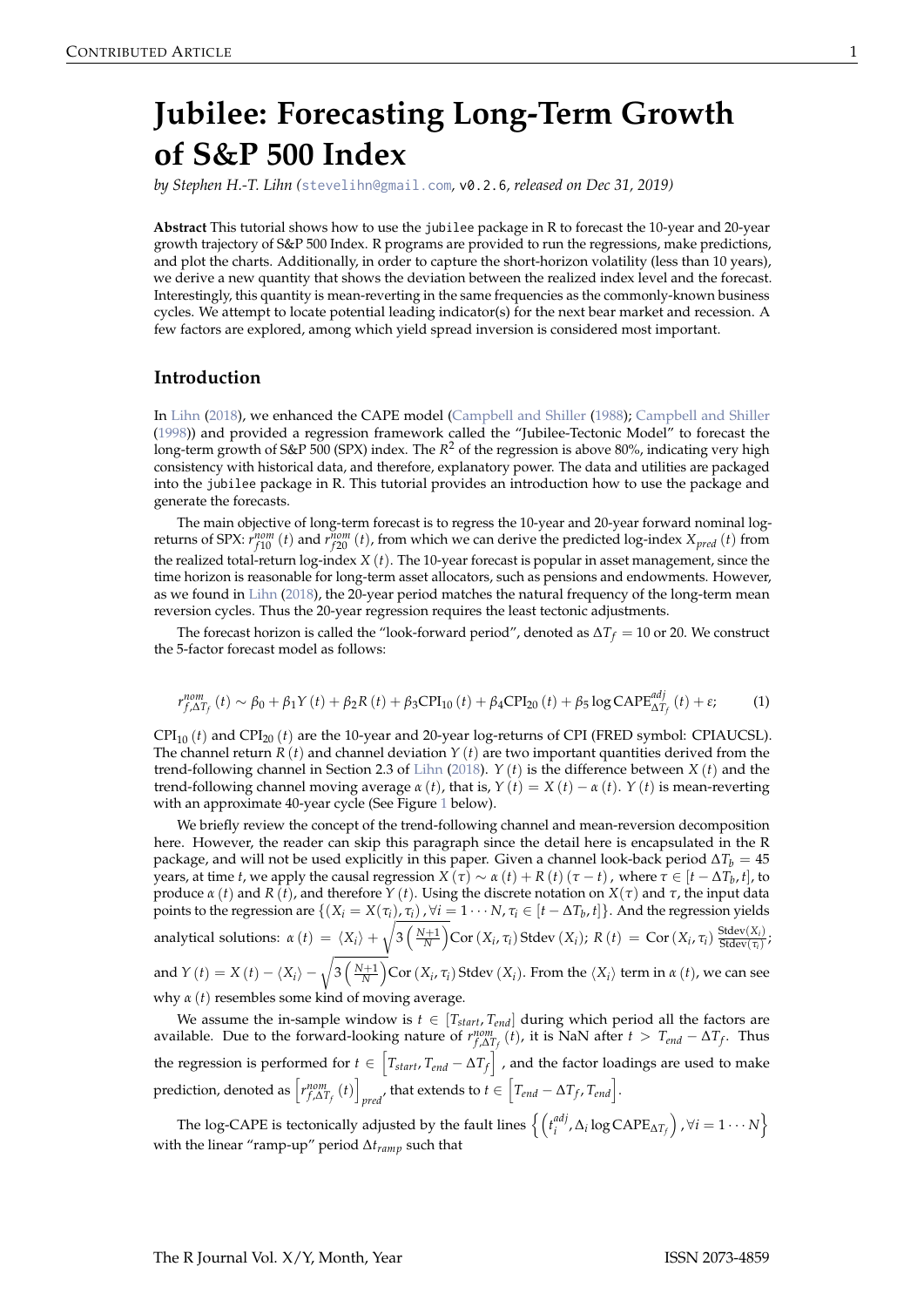<span id="page-1-3"></span><span id="page-1-1"></span>
$$
\log \text{CAPE}_{\Delta T_f}^{adj}(t) = \log \text{CAPE}_{\Delta T_f}(t) + \sum_{i=1\cdots N} \begin{cases} 0, & t < t_i^{adj}; \\ \frac{t - t_i^{adj}}{\Delta t_{ramp}} \Delta_i \log \text{CAPE}_{\Delta T_f} & t \in \left[ t_i^{adj}, t_i^{adj} + \Delta t_{ramp} \right]; \\ \Delta_i \log \text{CAPE}_{\Delta T_f}, & t \ge t_i^{adj} + \Delta t_{ramp}, \end{cases}
$$
(2)

where  $\text{CAPE}_{\Delta T_f}$  is the cyclically adjusted P/E ratio for  $\Delta T_f$  years. Each tuple  $\left(t_i^{adj}\right)$  $\left(\begin{matrix} a d j \\ i \end{matrix}\right)$ ,  $\Delta_i$   $\log$  CAPE<sub> $\Delta T_f$ </sub>) describes a jump in log-CAPE at time *t adj* <sup>*iii*</sup>, which is called a "fault line", as if the economy was going through an earth quake and a crack was left on the ground.

When ∆*tramp* → 0, the fault line adjustments converge to the step function approach described in Section 1.2 of [Lihn](#page-19-0) [\(2018\)](#page-19-0). The purpose of introducing the ∆*tramp* parameter is to eliminate the discontinuity in the index prediction *Xpred* (*t*) such that the short-horizon mean-reversion quantity *Z*∆*T<sup>f</sup>* (*t*) in Eq. [\(4\)](#page-1-0) makes more sense. We apply ∆*tramp* = 5 to the 20-year forecast in this tutorial. It is set to zero for the 10-year forecast so that it is consistent with [Lihn](#page-19-0) [\(2018\)](#page-19-0).

The objective of optimization is to minimize the AIC of the regression by a nonlinear optimization on the fault lines as well as the factor loadings  $\{\beta_i\}$ . We view our tectonic 5-factor model as a meaningful extension from the one-factor CAPE model,  $r_{f, \Delta T_f}^{real}(t) \sim \log CAPE_{\Delta T_f}(t) + \varepsilon$ .

The nominal return forecast can be translated into index level prediction without the complication of inflation forecast. The regressed forward return  $r^{nom}_{f, \Delta T_f}(t)$  is converted to the predicted log-index  $X_{pred}$  (*t*) and future SPX level (dividend included)  $p_{pred}$  (*t*) via (See Section 7 of [Lihn](#page-19-0) [\(2018\)](#page-19-0))

<span id="page-1-2"></span>
$$
X_{pred} \left( t + \Delta T_f \right) = X \left( t \right) + \left[ r_{f, \Delta T_f}^{nom} \left( t \right) \right]_{pred} \Delta T_f, \text{ where } t \in \left[ T_{start}, T_{end} \right];
$$
\n
$$
\text{and } p_{pred} \left( t \right) = p \left( T_{end} \right) \exp \left( X_{pred} \left( t \right) - X \left( T_{end} \right) \right).
$$
\n
$$
(3)
$$

The the total-return price  $p(t)$  is rebased to the price level of the most recent month, using the relation between  $p(T_{end})$  and  $X(T_{end})$ , such that  $p(t) = p(T_{end}) \exp(X(t) - X(T_{end}))$ . Therefore, the predicted total-return price  $p_{pred}(t)$  is calculated in the same manner.

The difference between the realized log-index path *X* (*t*) and the predicted path *Xpred* (*t*) yields a new quantity, called the "**short-horizon mean-reversion**" (SMR) index:

<span id="page-1-0"></span>
$$
Z_{\Delta T_f}(t) \equiv X(t) - X_{pred}(t) \Big|_{\Delta T_f}, \text{ where } t \in [T_{start}, T_{end}];
$$
  
=  $X(t) - X(t - \Delta T_f) - [r_{f,\Delta T_f}^{nom}(t - \Delta T_f)]_{pred} \Delta T_f.$  (4)

We find that  $Z_{\Delta T_{f}}\left(t\right)$  is mean-reverting between -0.5 and 0.5 (see Figure [7\)](#page-11-0), in the same frequencies as the commonly-known business cycles, about 5-10 years. Thus it is called the "short horizon".

From the perspective of *Y* (*t*), we have the alternative expression:

$$
Z_{\Delta T_f}(t) \equiv Y(t) - Y_{pred}(t) \Big|_{\Delta T_f}, \text{ where } Y_{pred}(t) \equiv X_{pred}(t) - \alpha(t). \tag{5}
$$

That is, *Z*∆*T<sup>f</sup>* (*t*) is the residual between the realized *Y* (*t*) and the predicted *Y* (*t*), thus mean-reverting in much shorter cycles.

This quantity explains the difference between long-term investing and short-term market-timing. For long-term investors, *Z*∆*T<sup>f</sup>* (*t*) can be considered as "short-term noises." But for savvy portfolio managers, if its behavior is predictable, its pattern can be taken advantage of in each business cycle. We find that *Z*∆*T<sup>f</sup>* (*t*) is deeply correlated to the interest rate policy, and more specifically, the yield curve inversion. It will be briefly touched upon in this tutorial.

### **Loading Package and Preparing Data**

We begin with loading the jubilee package and setting up several essential data tables:

```
> library(jubilee)
> repo <- jubilee.repo(online=FALSE)
[1] "Maximum date in raw ie.data is 2019.12 and SPX average at 3223.38"
[1] "Maximum date for unrate is 2019-12-16 and for GDP, 2019-08-16"
```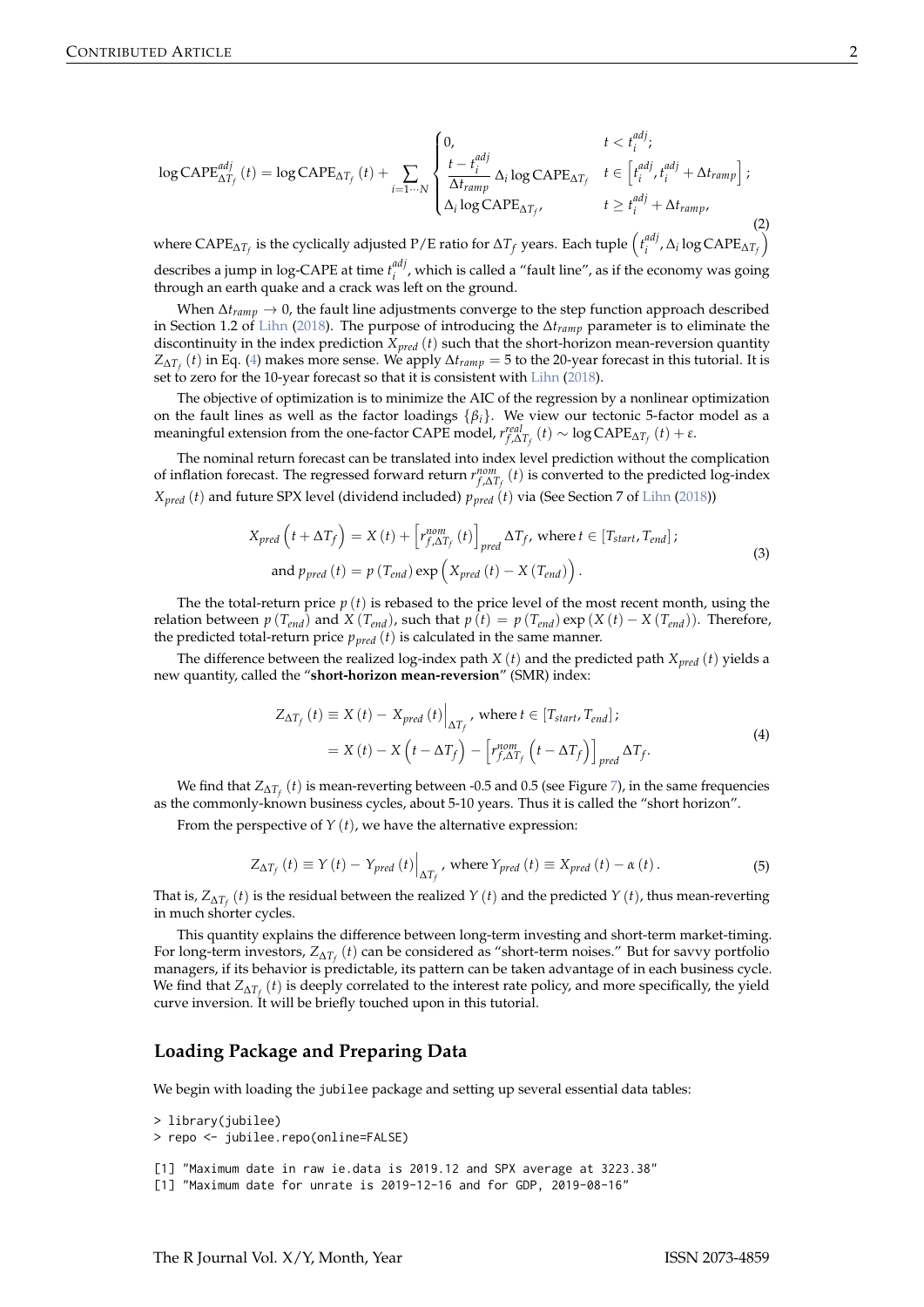- <span id="page-2-0"></span>> ju <- jubilee(repo@ie, lookback.channel=45, fwd.rtn.duration=10)
- > dt <- ju@dtb
- > dj <- ju@reg.dtb

The repo object is an instance of the jubilee.repo class. It stores the raw data, mainly in the repo@ie data table slot, which is named after "irrational exuberance" to honor the main data source of [Shiller](#page-19-3) [\(2018\)](#page-19-3). The ju object is an instance of the jubilee class that most functions are based on. Inside the ju object, the dt=ju@dtb data table contains simple time series, many are directly copied from the repo@ie data table. The dj=ju@reg.dtb data table contains derived time series required for regression. The separation is to prevent each data table from getting too bulky. We will work with the dj data table most of the time.

The lookback.channel parameter is set to 45 years, according to Section 2.4 of [Lihn](#page-19-0) [\(2018\)](#page-19-0). The user is not expected to change this setting. The fwd.rtn.duration parameter corresponds to  $\Delta T_f$ , which is set to 10 for the 10-year forecast.

The package comes with static data going back 100-200 years. The static data will be only updated by the infrequent releases of the package. The user can choose to amend the most recent data from the internet by specifying online=TRUE. This will allow you to make timely forecasts.

The mapping between the mathematical notations and the columns in the data tables is described as follows:

- *t* = dj\$fraction : Time in years. Each month is in the 1/12 unit. Note that we follow Shiller's "middle of the month" convention since he averages the quantity. But when we download the monthly data from FRED, we use the monthly data as is.
- $X(t) = df\$  and  $Y(t) = \frac{1}{2} \pi \int \frac{1}{t^2} \, dt$  and  $Y(t) = \frac{1}{2} \pi \int \frac{1}{t^2} \, dt$  and  $Y(t) = \frac{1}{2} \pi \int \frac{1}{t^2} \, dt$
- $r_{f10}^{nom}(t) =$  dj\$eqty.logr.f10: The 10-year forward returns of *X* (*t*).
- $r_{f20}^{nom}(t) = \text{dj}\$ geqty.logr.f20: The 20-year forward returns of *X* (*t*).
- CPI<sub>10</sub>  $(t)$  = dj\$cpi.logr.10: The 10-year (backward) log-return of CPI.
- $CPI_{20} (t) =$  dj\$cpi.logr.20: The 20-year (backward) log-return of CPI.
- $R(t) = \text{d}_1\text{seqty.lm.r:}$  The channel return.
- $Y(t) = \text{d} \text{j}\text{segty}. \text{Im. y:}$  The channel deviation.
- $\alpha(t)$  = dj\$eqty.lm.a: The trend-following channel moving average.
- $\log$  (CAPE<sub>10</sub> (*t*)) = dj\$log.cape.10: The 10-year log-CAPE.
- $\log (CAPE_{20}(t)) = \text{dj}$ \$log.cape.20: The 20-year log-CAPE.

As a starter, the following R code demonstrates a plot on the channel deviation  $Y(t)$  via the corresponding column dj\$eqty.lm.y in the data table.  $Y(t)$  is the major analytical quantity that enhances the CAPE model. In Figure [1,](#page-3-0) we observe four bottoms (1896, 1932, 1974, 2009) approximately 40 years apart. Such long cycle is essential for the long-term forecast model. But it is too long to work with for the business cycle forecast, which we will address in Section ["Short-Horizon Mean Reversion"](#page-10-0).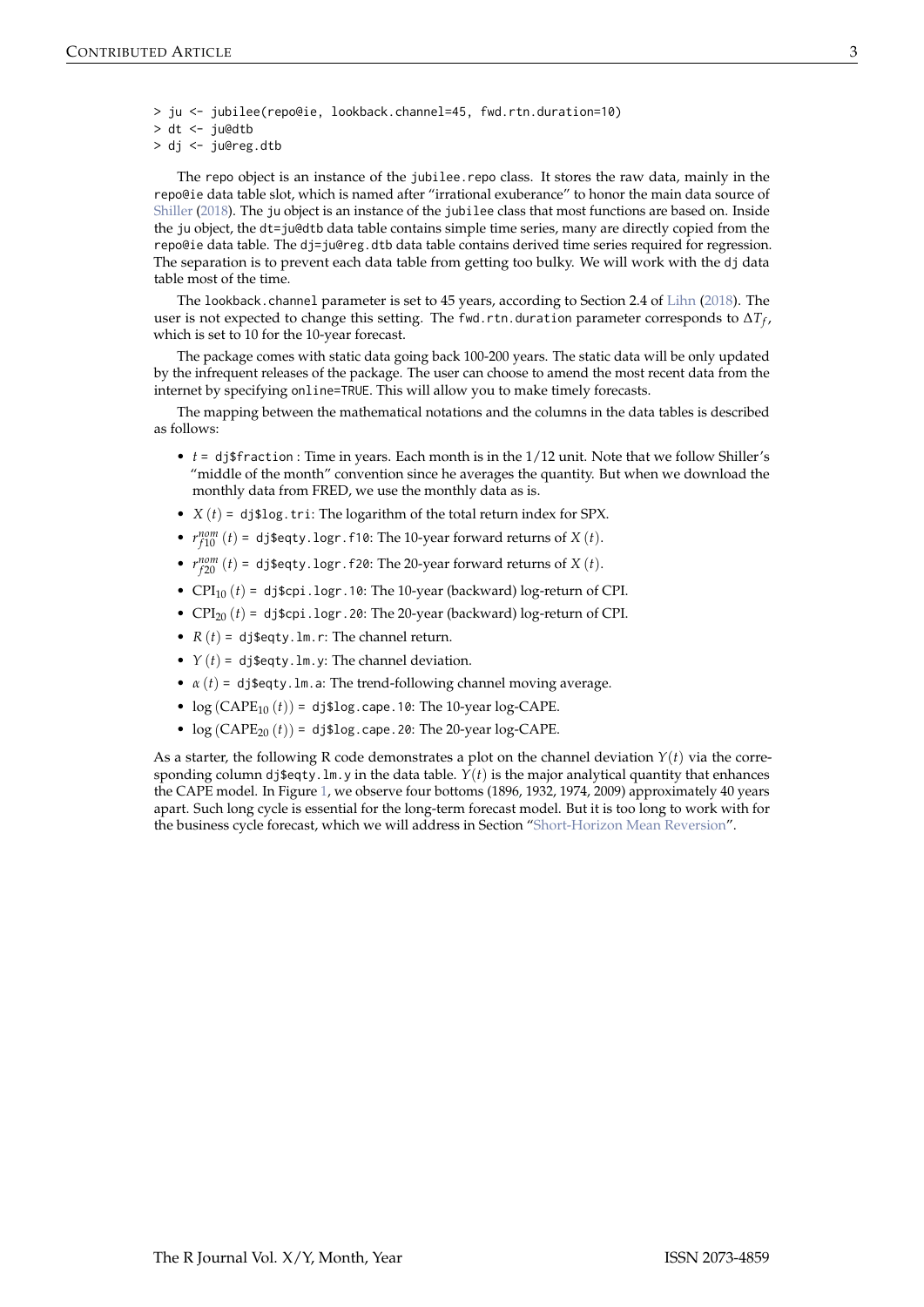```
> J <- which(dj$fraction > 1881) # defines the in-sample window
> plot(dj$fraction[J], dj$eqty.lm.y[J], col="blue", type="l",
       xlab="$t$", ylab="$Y(t)$",
       main="The channel deviation <math>Y(t)</math>)> abline(h=0, col="red", lty=2)
>
> lines(dj$fraction, dj$usrec.nber*0.25-1.0, col="gray", lty=1)
```
 $1.0$ -1.0 -0.5 0.0 0.5 1.0  $0.5$  $0.0$ *Y*(*t*)  $0.5$  $\overline{1.0}$ 1880 1900 1920 1940 1960 1980 2000 2020 *t*

**Figure 1:** The channel deviation  $Y(t)$ . It is mean-reverting with an approximate 40-year long-term cycle. The NBER recession indicator is drawn in gray line to illustrate the relative scale to the short-term

#### **Regression of The 10-Year Returns**

business cycles.

The fault lines  $\left\{ \int_t^{adj} f_i$  $\left\{ \begin{matrix} adj\,,\Delta_i\log{\text{CAPE}_{\Delta T_f}}\end{matrix}\right\}$  ,  $\forall i=1\cdots N\Big\}$  have been pre-packaged into data sets inside the function jubilee.std\_fault\_line(). The user only needs to choose which data set to use. Here we use "r\_nom\_f10\_5ftr\_4fl", which means "for nominal return regression, forward 10 years, 5-factors, 4 fault lines". Its content is shown below:

```
> fl.10 <- jubilee.std_fault_line("r_nom_f10_5ftr_4fl")
> fl.10
 fraction shift
1 1907.06 1.464
2 1935.61 -1.499
3 1944.48 -1.245
4 1985.85 -0.511
```
The following R code shows the procedure described in Eq. [\(Introduction\)](#page-1-1) and Eq. [\(Introduction\)](#page-1-2) to adjust log-CAPE with the fault lines, perform the regression, and generate the prediction:

```
> dj$log.cape10.adj <- jubilee.adj_fault_line(dj$fraction, dj$log.cape10, fl.10)
> J <- which(dj$fraction > 1881) # defines the in-sample window
> df < - dj[J,] # defines the in-sample data set
> lm.10 <- lm(eqty.logr.f10 ~
+ eqty.lm.y + eqty.lm.r + log.cape10.adj + cpi.logr.10 + cpi.logr.20,
             data=df)
> pred.10 <- jubilee.predict(ju, lm.10, df)
> summary(lm.10)
```
**The channel deviation Y(t)**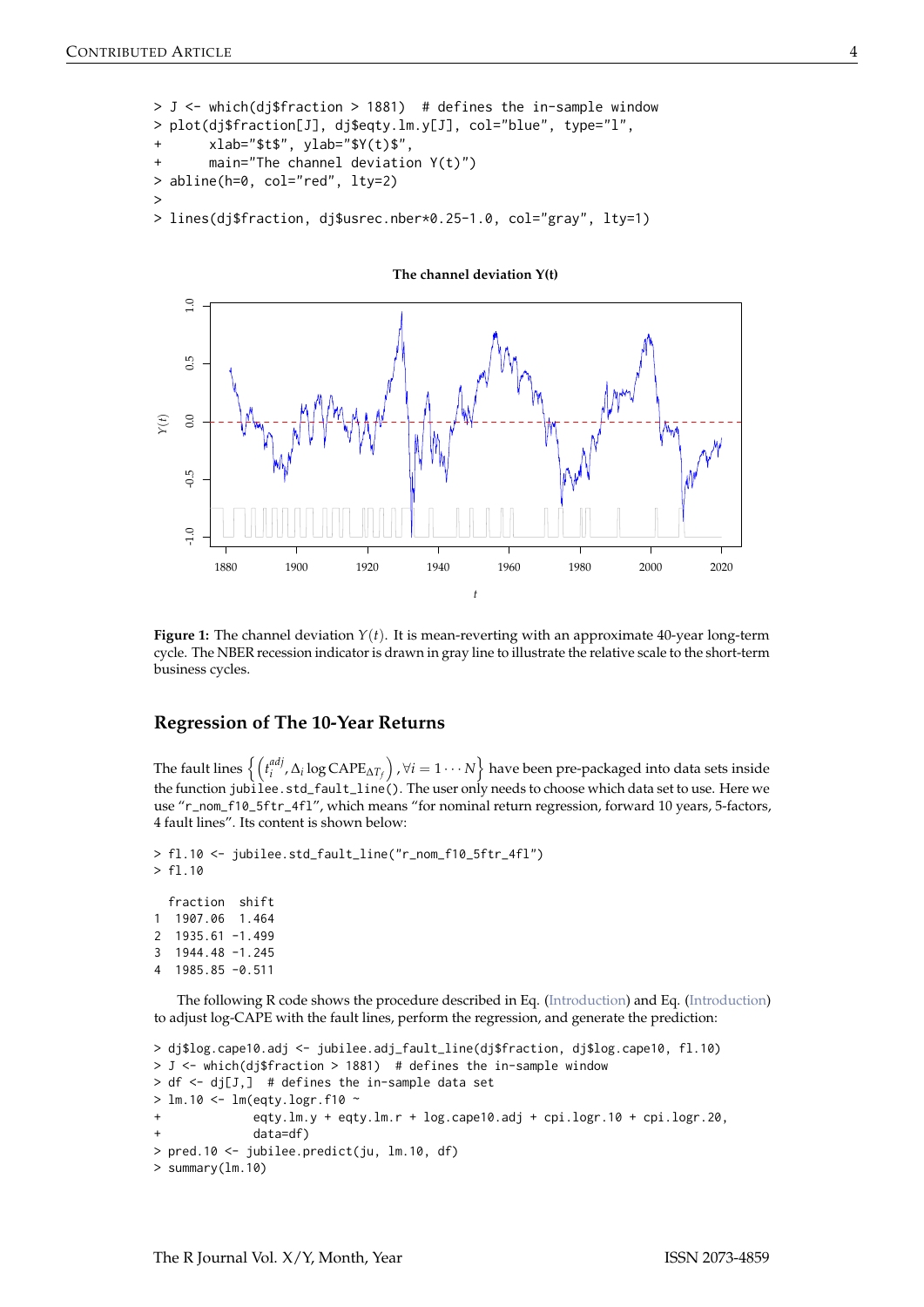```
Call:
lm(formula = eqty.logr.f10 ~ ~ eqty.lm.y + eqty.lm.r + log.cape10.add +cpi.logr.10 + cpi.logr.20, data = df)
Residuals:
     Min 10 Median 30 Max
-0.109464 -0.012396 -0.000075 0.013694 0.066083
Coefficients:
               Estimate Std. Error t value Pr(>|t|)
(Intercept) 0.4059376 0.0064490 62.95 <2e-16 ***
eqty.lm.y -0.0885762 0.0018667 -47.45 <2e-16 ***
eqty.lm.r -2.7814138 0.0595289 -46.72 <2e-16 ***
log.cape10.adj -0.0432007 0.0008091 -53.40 <2e-16 ***
cpi.logr.10 -0.0575684 0.0340685 -1.69 0.0913 .
cpi.logr.20 0.9964247 0.0441279 22.58 <2e-16 ***
---
Signif. codes: 0 '***' 0.001 '**' 0.01 '*' 0.05 '.' 0.1 ' ' 1
Residual standard error: 0.02039 on 1541 degrees of freedom
 (121 observations deleted due to missingness)
Multiple R-squared: 0.8139, Adjusted R-squared: 0.8133
F-statistic: 1348 on 5 and 1541 DF, p-value: < 2.2e-16
```
The summary statistics shows  $R^2$  above 80%, indicating the regression has very high explanatory power. The prediction logic is encapsulated in the jubilee.predict() function, which produces the pred.10 data table, containing many useful columns in a single table. The some column definitions in pred.10 are described below:

- *Xpred* (*t*) = pred.10\$log.tri : The predicted log-index.
- $\bullet$   $\left[ r_{f10}^{nom}(t) \right]$ *pred* = pred.10\$logr : The predicted nominal returns.
- *ppred* (*t*) = pred.10\$price : The predicted SPX total-return price, rebased according to the SPX price of the most recent month.
- $Y_{pred}(t)$  = pred.10\$eqty.1m.y: The predicted  $Y(t)$ .
- $X(t)$  = pred.10\$log.tri.source: The realized log-index. (An interpolated copy.)
- $p(t)$  = pred.10\$tri.source: The realized SPX total-return price, rebased according to the SPX price of the most recent month. (An interpolated copy.)
- $\alpha(t)$  = pred.10\$eqty.1m.a.source : The realized  $\alpha(t)$ . (An interpolated copy.)

The forward-return regression can be visualized in Figure [2](#page-5-0) by the following R code: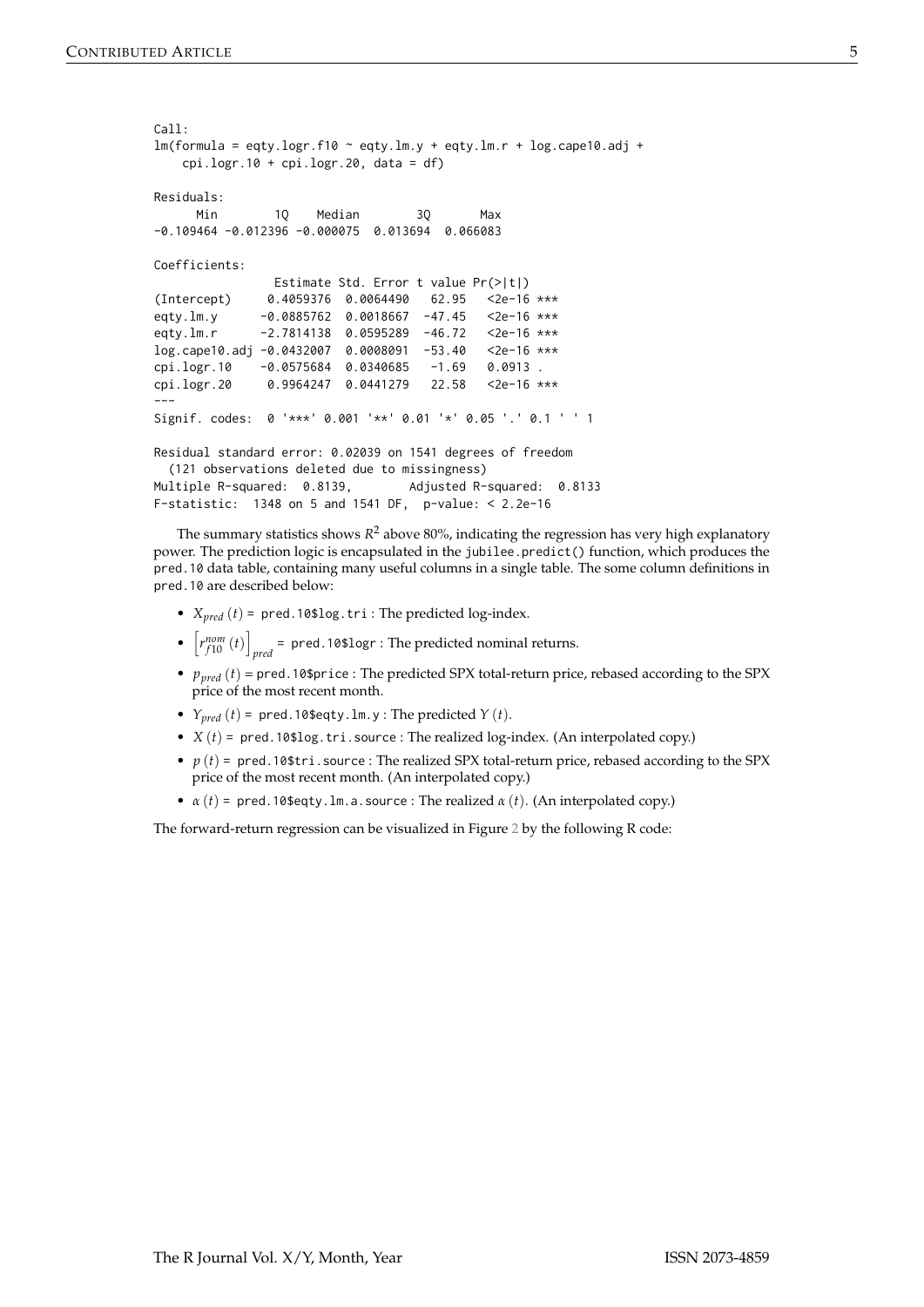```
> plot(pred.10$fraction[J], pred.10$logr[J]*100, col="red", type="l",
       + xlab="$t$", ylab="$r_{f10}^{nom}(t)$",
      main="10-year nominal forecast, 5-factor tectonic CAPE model")
> lines(df$fraction, df$eqty.logr.f10*100, col="blue")
> for (i in 1:NROW(fl.10)) { abline(v=f1.10[i,1], col='blue", lty=2) } # faults
```


**Figure 2:** The 10-year nominal return forecast by 5-factor tectonic CAPE model. The blue line is the realized returns. The red line is the predicted returns. The dotted blue lines are the locations of the faults.

We can also visualize the log-index as well as the price-level forecast since 1997 via the following plots in Figure [3.](#page-6-0) We observe that the predicted index is much smoother than the actual index. The prediction is of the long-term nature, forecasting SPX will exceed 5000 in ten years (dividend included). But it leaves out the short-horizon fluctuations unexplained, such as the late-1990 rally, the dot-com crash, and the 2008-2009 crash and rebound.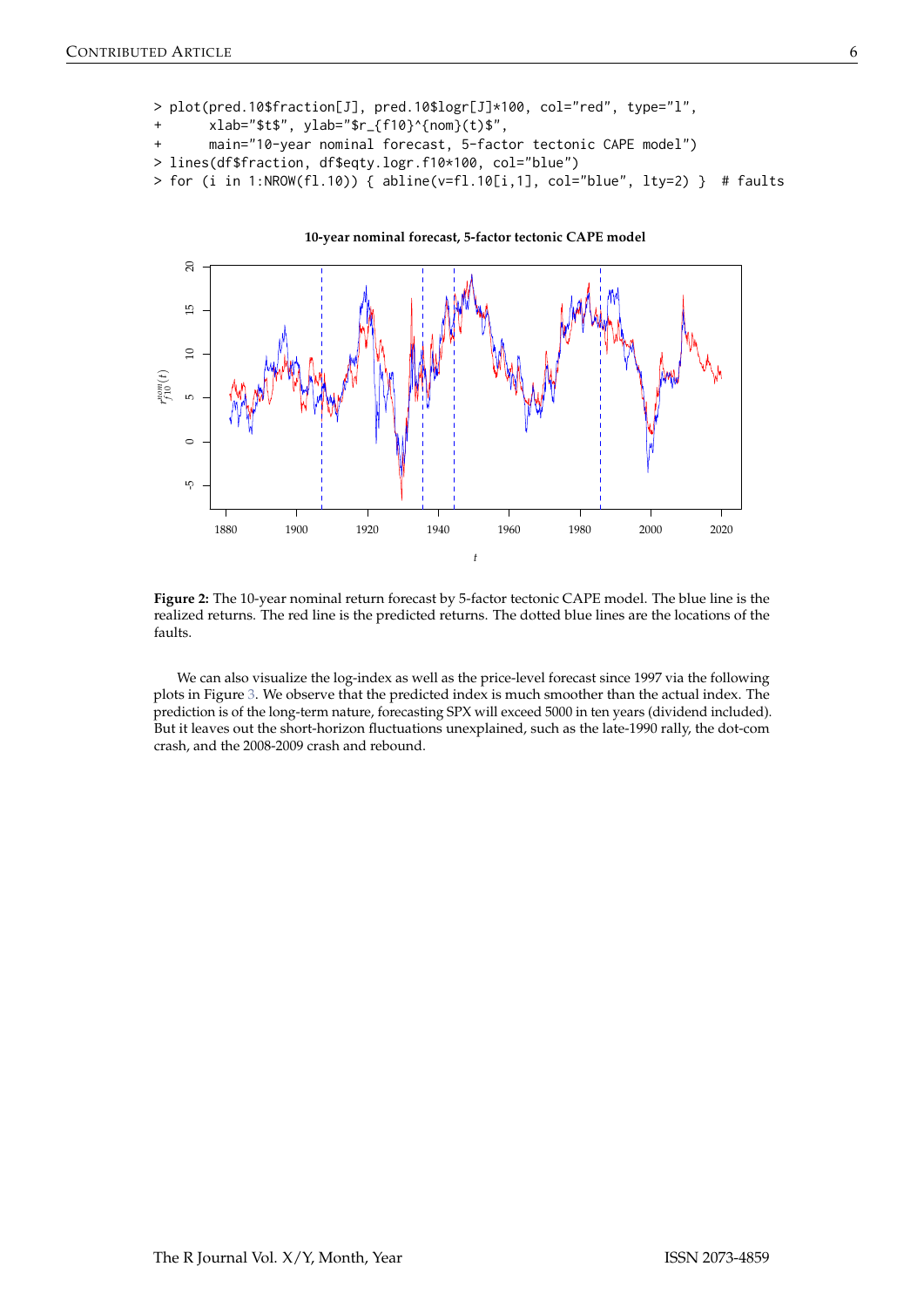```
> J10 <- which(pred.10$fraction >= 1997)
> par(mfcol=c(2,1))
> plot(pred.10$fraction[J10], pred.10$log.tri[J10], col="red", type="l",
       xlab="$t$", ylab="$X(t)$",
       main="Forecast of log-index X(t) in 10y model")> lines(dj$fraction, dj$log.tri, cex=0.1, col="blue")
>
> legend(x=2000, y=17, bg="transparent",
+ legend=c("Actual", "10y"),
       1wd=c(1,1), 1ty=c(1,1), cex=0.6,
+ col=c("blue", "red"))
>
> plot(pred.10$fraction[J10], pred.10$price[J10], col="red", type="l",
+ xlab="$t$", ylab="$p(t)$",
       main="Forecast of price index p(t) in 10y Model")
> lines(pred.10$fraction, pred.10$tri.source, cex=0.1, col="blue")
> abline(h=3000, col="black", lty=3)
```


**Forecast of price index p(t) in 10y Model**



**Figure 3:** The log-index *X* (*t*) and the price-level *p* (*t*) forecasts since 1997 in the 10-year model. The blue lines are the realized values. The red lines are the predicted values.

# **Forecast in The 20-Year Model**

It was mentioned in the introduction that the 20-year period matches the natural frequency of the long-term mean-reversion cycles. Thus the 20-year regression requires the least tectonic adjustments. We also find that the 20-year model is more suitable to describe the short-horizon fluctuation. This gives us the incentive to explore it in depth here in the tutorial.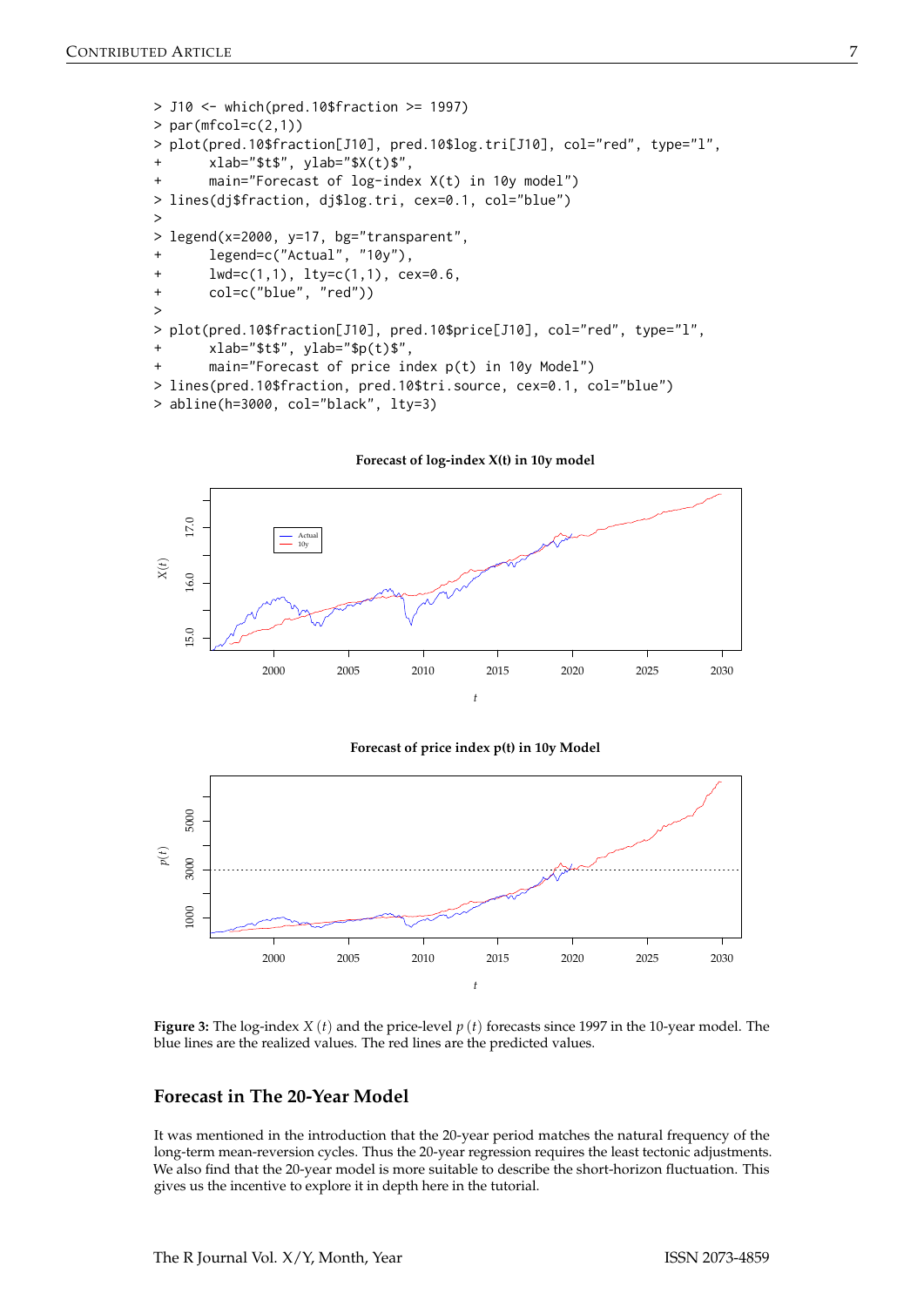We repeat the data loading procedure, except that the fwd.rtn.duration parameter ∆*T<sup>f</sup>* is set to 20 years:

```
> repo <- jubilee.repo(online=FALSE)
[1] "Maximum date in raw ie.data is 2019.12 and SPX average at 3223.38"
[1] "Maximum date for unrate is 2019-12-16 and for GDP, 2019-08-16"
> ju <- jubilee(repo@ie, lookback.channel=45, fwd.rtn.duration=20)
> dt <- ju@dtb
> dj <- ju@reg.dtb
```
Next, we use the fault line data set "r\_nom\_f20\_5ftr\_2fl\_ramp5y", which means "for nominal return regression, forward 20 years, 5-factors, 2 fault lines, 5-year ramp-up", shown below. The 5-year ramp-up time smooths out the two jumps caused by the fault lines.

```
> fl.20 <- jubilee.std_fault_line("r_nom_f20_5ftr_2fl_ramp5y")
> fl.20
 fraction shift
1 1902.42 -1.077
2 1929.20 -1.499
```
Note that the two fault lines are before WWII. We like the fact that they are not intrusive to the modern history after WWII. This indicates that, from the perspective of 20-year window, the modern economic history has been quite stable. The forward-return regression is performed as following:

```
> dj$log.cape20.adj <- jubilee.adj_fault_line(dj$fraction, dj$log.cape20, fl.20, months=12*5)
> J <- which(dj$fraction > 1881)
> df < - dj[J, ]> lm.20 <- lm(eqty.logr.f20 ~
             eqty.lm.y + eqty.lm.r + log.cape20.adj + cpi.logr.10 + cpi.logr.20,\text{data}=df)
> pred.20 <- jubilee.predict(ju, lm.20, df)
> summary(lm.20)
C<sub>a</sub>11.
lm(formula = eqty.logr.f20 ~ ~ eqty.lm.y + eqty.lm.r + log.cape20.add +cpi.logr.10 + cpi.logr.20, data = df)
Residuals:
     Min 1Q Median 3Q Max
-0.042841 -0.007351 0.000205 0.006378 0.046092
Coefficients:
               Estimate Std. Error t value Pr(>|t|)
(Intercept) 0.0951878 0.0020242 47.03 <2e-16 ***
eqty.lm.y -0.0262233 0.0010905 -24.05 <2e-16 ***
eqty.lm.r 0.3891438 0.0247056 15.75 <2e-16 ***
log.cape20.adj -0.0248452 0.0003942 -63.02 <2e-16 ***
cpi.logr.10 0.3253286 0.0164986 19.72 <2e-16 ***
cpi.logr.20 -0.8882677 0.0263884 -33.66 <2e-16 ***
---
Signif. codes: 0 '***' 0.001 '**' 0.01 '*' 0.05 '.' 0.1 ' ' 1
Residual standard error: 0.01098 on 1302 degrees of freedom
  (360 observations deleted due to missingness)
Multiple R-squared: 0.8624, Adjusted R-squared: 0.8618
F-statistic: 1631 on 5 and 1302 DF, p-value: < 2.2e-16
```
The summary statistics shows  $R^2$  above 85%, indicating the regression has very high explanatory power. All the factors are highly significant. The return regression can be visualized in Figure [4](#page-8-0) by the following R code: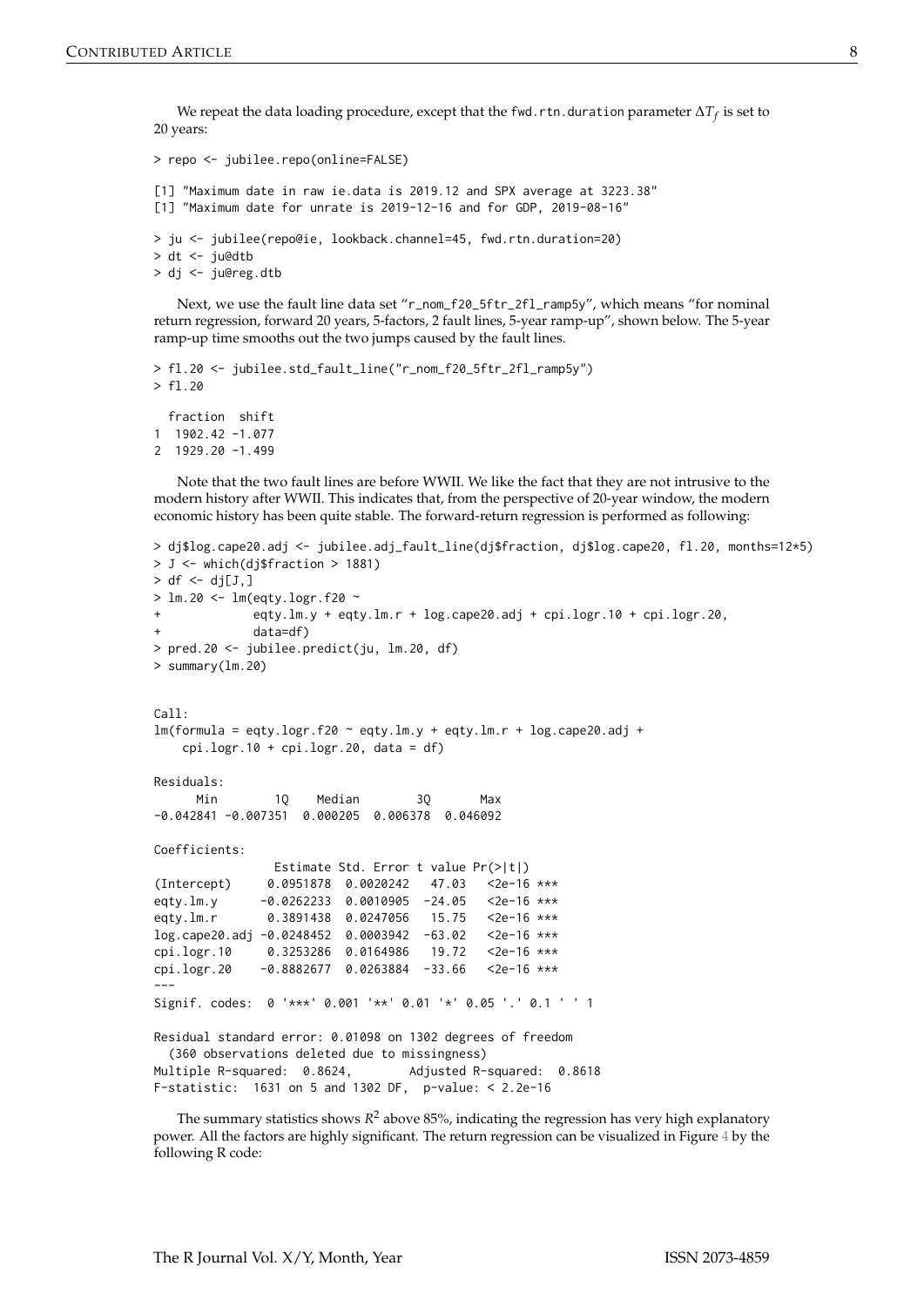```
> plot(pred.20$fraction[J], pred.20$logr[J]*100, col="red", type="l",
       xlab=" $t$", ylab="$r_{f20}^{20}^{(nom)}(t)$", ylim=c(2,17),
       main="20-year nominal forecast, 5-factor tectonic CAPE model")
> lines(df$fraction, df$eqty.logr.f20*100, col="blue")
> for (i in 1:NROW(fl.20)) { abline(v=f1.20[i,1], col='blue", lty=2) } # faults
```


**Figure 4:** The 20-year nominal return forecast by 5-factor tectonic CAPE model. The blue line is the realized returns. The red line is the predicted returns. The dotted blue lines are the locations of the faults.

### **Prediction of X(t) and Y(t)**

The log-index forecast from the 20-year model is shown in the upper panel of Figure [5.](#page-9-0) The blue line is the realized *X* (*t*). The solid red line is the predicted path from the 20-year model. The dotted red line is the predicted path from the 10-year model. We observe that the two red lines generally agree. But the 20-year model produces slightly more optimistic forecast than the 10-year model for the next decade. Such optimism looks more pronounced in the price level foreast in the lower panel.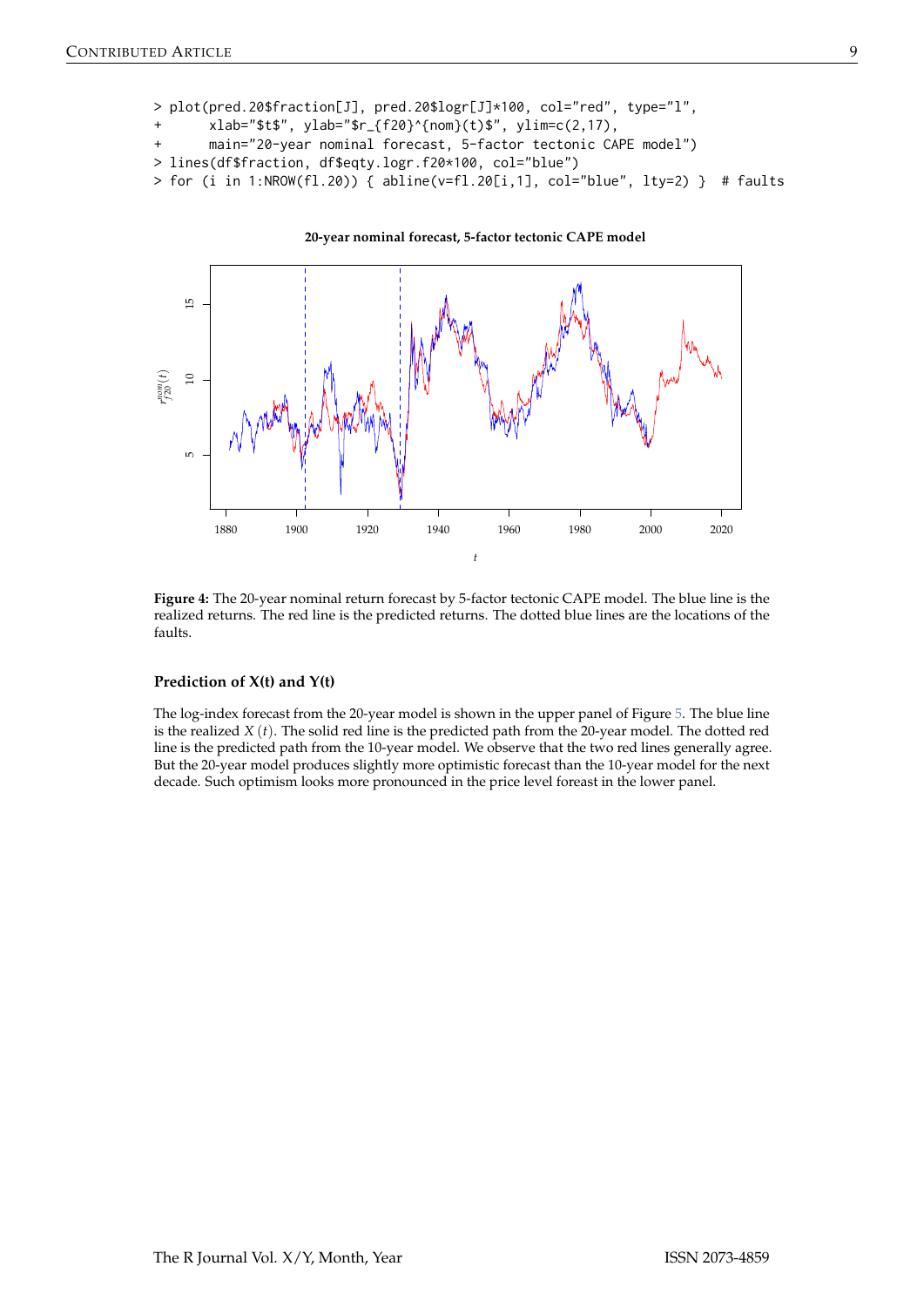```
> par(mfcol=c(2,1))
> J20 <- which(pred.20$fraction >= 1988 & pred.20$fraction <= 2038)
> plot(pred.20$fraction[J20], pred.20$log.tri[J20], type="l", col="red",
       xlab="$t$", ylab="$X(t)$",
       main="Prediction of log index X(t) in 20y model")> lines(dt$fraction, dt$log.tri, cex=0.1, col="blue")
> lines(pred.10$fraction[J20], pred.10$log.tri[J20], type="l", col="red", lty=2)
>
> legend(x=1990, y=18, bg="transparent",
+ legend=c("Actual", "20y", "10y"),
       1wd=c(1,1,1), 1ty=c(1,1,2), cex=0.6,
+ col=c("blue", "red", "red"))
>
> J20a <- which(pred.20$fraction >= 1995 & pred.20$fraction <= 2025)
> plot(pred.20$fraction[J20a], pred.20$price[J20a], col="red", type="l",
       xlab="$t$", ylab="$p(t)$",
       main="Forecast of price index p(t) in 20y Model"> lines(pred.10$fraction, pred.10$tri.source, cex=0.1, col="blue")
> lines(pred.10$fraction, pred.10$price, type="l", col="red", lty=2)
> abline(h=3000, col="black", lty=3)
```
**Prediction of log index X(t) in 20y model**  $\overline{18}$ 14 15 16 17 18 Actual 20y 10y  $\overline{D}$ *X*(*t*)  $\circ$  $\overline{15}$  $\overline{\mathcal{A}}$ 1990 2000 2010 2020 2030

#### **Forecast of price index p(t) in 20y Model**

*t*



**Figure 5: Upper Panel:** The log-index *X* (*t*) forecasts since 1988 in both the 10-year and 20-year models. The blue line is the realized  $\bar{X}(t)$ . The solid red line is the predicted path from the 20-year model. The dotted red line is the predicted path from the 10-year model. **Lower Panel:** The price-level  $p(t)$ forecasts in both the 10-year and 20-year models.

We notice again that the predicted path is much smoother than the realized path in the in-sample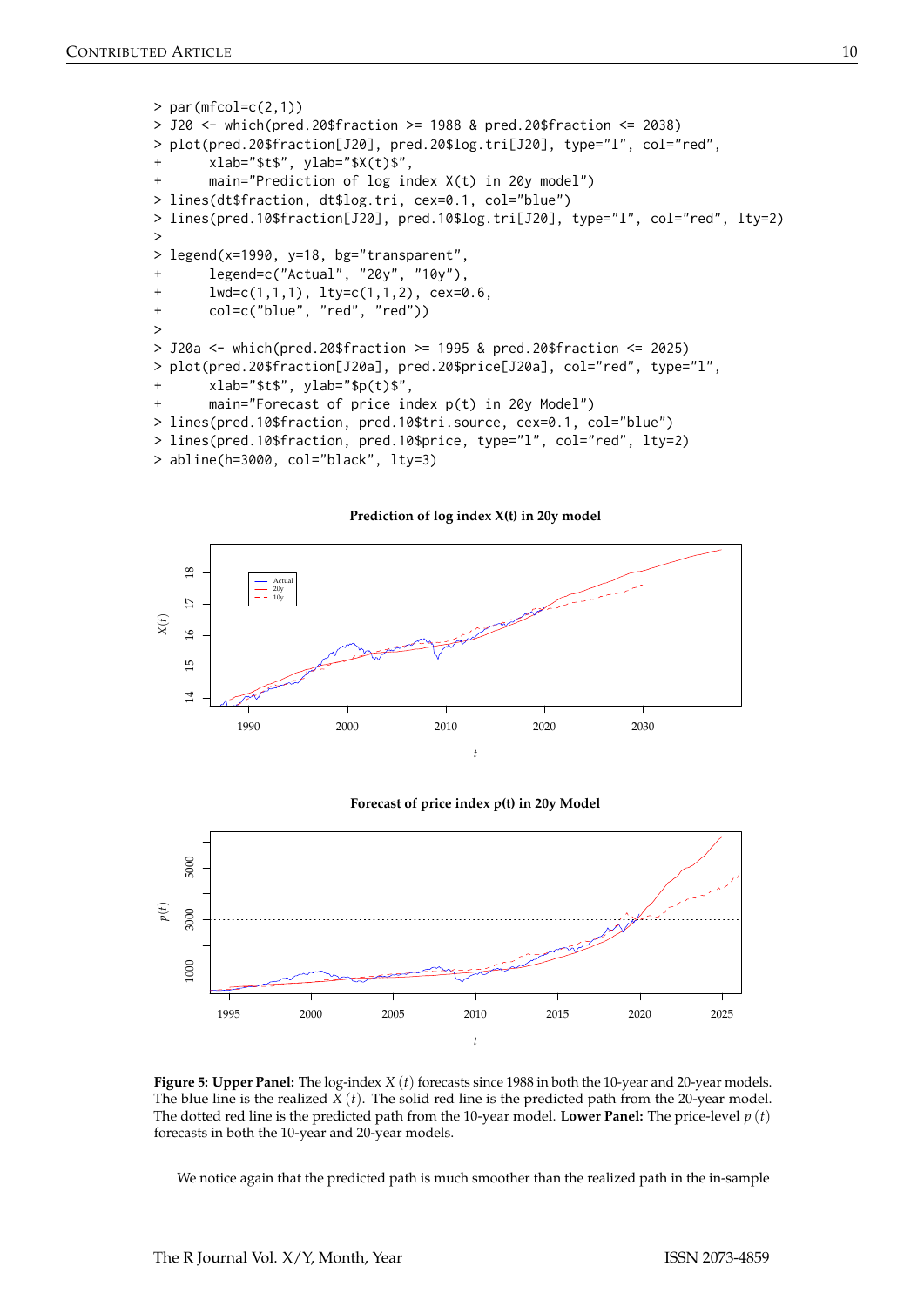```
> par(mfcol=c(1,1))
>
> JY <- which(dj$fraction > 1912)
> plot(dj$fraction[JY], dj$eqty.lm.y[JY], type="l", col="blue",
       xlab="$t$", ylab="$Y(t)$",
       main="Predicted and realized Y(t) in 20y model")
> lines(pred.20$fraction[JY], pred.20$eqty.lm.y[JY], col="red")
> lines(pred.10$fraction[JY], pred.10$eqty.lm.y[JY], col="red", lty=2)
> rect(1937, 0.5, 1945, 0.7, col="orange") # WWII
```


**Figure 6:** The blue line is the realized *Y* (*t*), since 1912. Since *Y* (*t*) is mean-reverting, a clear historical plot can be presented. The solid red line is the predicted path *Ypred* (*t*) from the 20-year model. The predicted path is much smoother than the realized path. As a comparison, the dotted red line is *Y*<sub>pred</sub> (*t*) from the 10-year model. The orange box represents WWII.

period. This difference can be best illustrated by the *Y* (*t*) plot in Figure [6.](#page-10-1) The blue line is the realized *Y* (*t*). The solid red line is *Ypred* (*t*) from the 20-year model. Their difference leads us to define the next important quantity: the "**short-horizon mean reversion**" index, which captures the impact from the business cycles. It will be explored in the rest of this paper.

## <span id="page-10-0"></span>**Short-Horizon Mean Reversion**

The long-term model leaves ample room for short-horizon fluctuations. If you are truly a buy-and-hold long-term investor, this fluctuation should not trouble you. However, individuals and organizations have utilities in limited time frame. Asset bubble forces you to buy at expensive prices. Steep downside fluctuation becomes an acute problem when you have to withdraw funds from your investment. In this section, we provide a preliminary framework to understand such fluctuation. This topic is still under research, thus the exploration here is quite open-ended.

An interesting outcome of the 20-year model is that the "**short-horizon mean reversion**" (SMR) index is least noisy and most meaningful. It is mainly due to the fact that there is no fault line adjustment after WWII.

$$
Z_{20}(t) \equiv X(t) - X_{pred}(t) \Big|_{\Delta T_f = 20}.
$$
  

$$
\equiv Y(t) - Y_{pred}(t) \Big|_{\Delta T_f = 20}.
$$
 (6)

 $Z_{20}$  (*t*) is stored in the log.tri.smr column in the pred.20 data table. Its style statistics is shown below:

> mean(pred.20\$log.tri.smr, na.rm=TRUE)

```
[1] -1.449178e-05
```
> sd(pred.20\$log.tri.smr, na.rm=TRUE)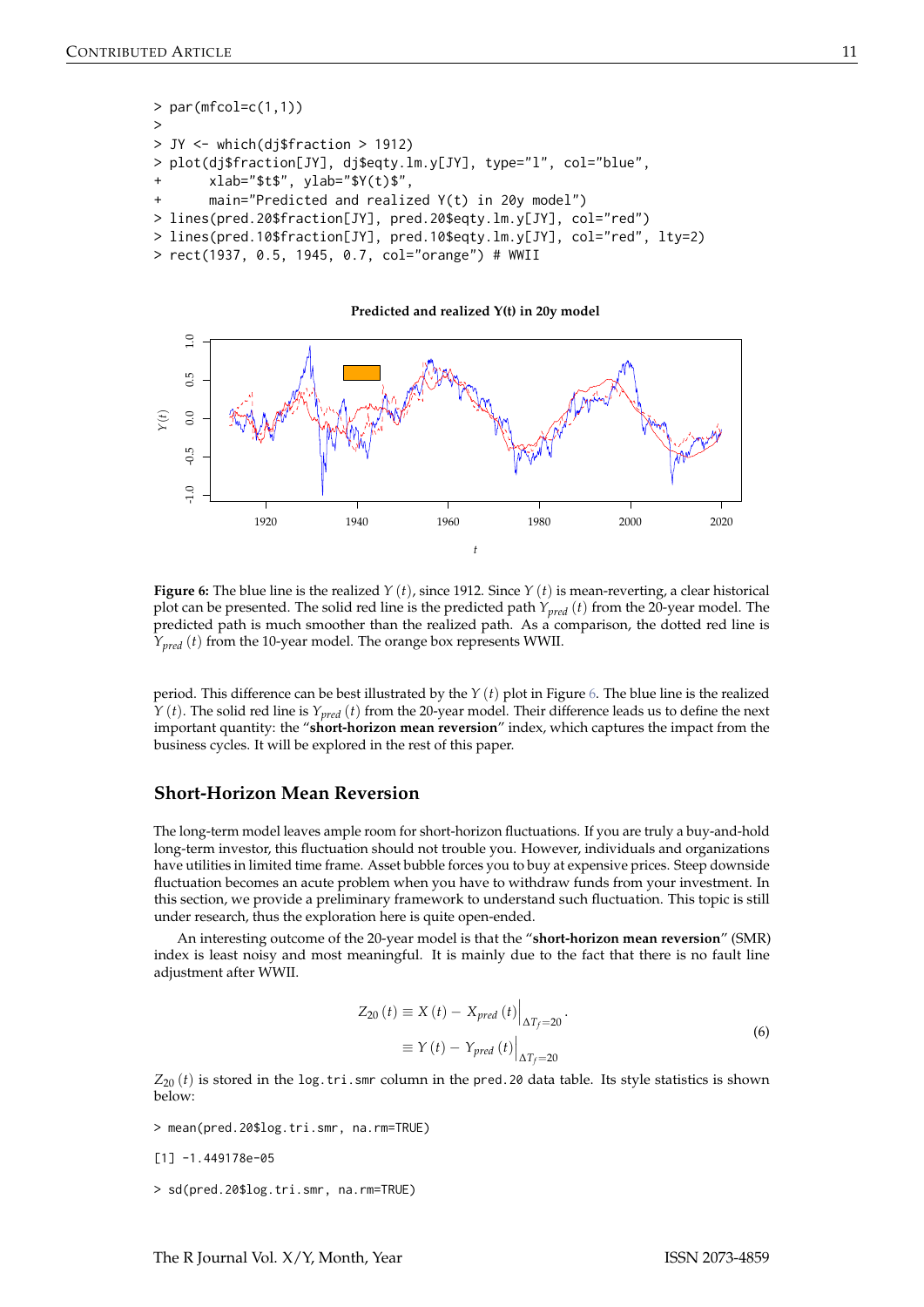[1] 0.2192973

> moments::skewness(pred.20\$log.tri.smr, na.rm=TRUE)

[1] 0.161753

> moments::kurtosis(pred.20\$log.tri.smr, na.rm=TRUE)

[1] 4.321367

As one can see, its mean is zero, thus a mean-reverting process. As shown in Figure [7,](#page-11-0) whenever  $Z_{20}$  (*t*) swings to 2-stdev, it usually indicates the market is in extreme conditions, either over-sold or over-bought.

```
> J <- which(dj$fraction > 1912)
> plot(pred.20$fraction[J], pred.20$log.tri.smr[J], type="l", col="blue",
       ylab="$Z_{20}(t)$", xlab="$t$",
       main="Short-horizon mean reversion in 20y model")
> abline(h=0, col="red", lty=2)
> sd2 <- 2*sd(pred.20$log.tri.smr, na.rm=TRUE)
> abline(h=sd2, col="blue", lty=2)
> abline(h=-sd2, col="blue", lty=2)
> rect(1937, 0.5, 1945, 0.7, col="orange") # WWII
>
> lines(dj$fraction, dj$usrec.nber*0.25-0.9, col="gray", lty=1)
```
 $0.5$  $-0.5$  0.0 0.5 *Z*20(*t*)  $0.0$  $0.5$ 1920 1940 1960 1980 2000 2020 *t*

**Short-horizon mean reversion in 20y model**



The log-index *X* (*t*) can be viewed as a decomposition of the long-term component  $X_{\text{pred}}(t)$  and the short-term component  $Z_{20} (t)$ . The long-term component can be predicted by our enhanced "Tectonic CAPE" model. What drives the short-term component? Our view is that  $Z_{20}$  (*t*) is mainly influenced by the interest rate policy, barring major world wars. We will also examine the unemployment rate and inflation.

#### **Interest Rate Policy and Yield Spread**

Yield curve inversion has been found to be one of the most reliable leading indicators of the past several large-scale bear markets. Yield spread is the most powerful policy tool that affects all aspects of macro-economics.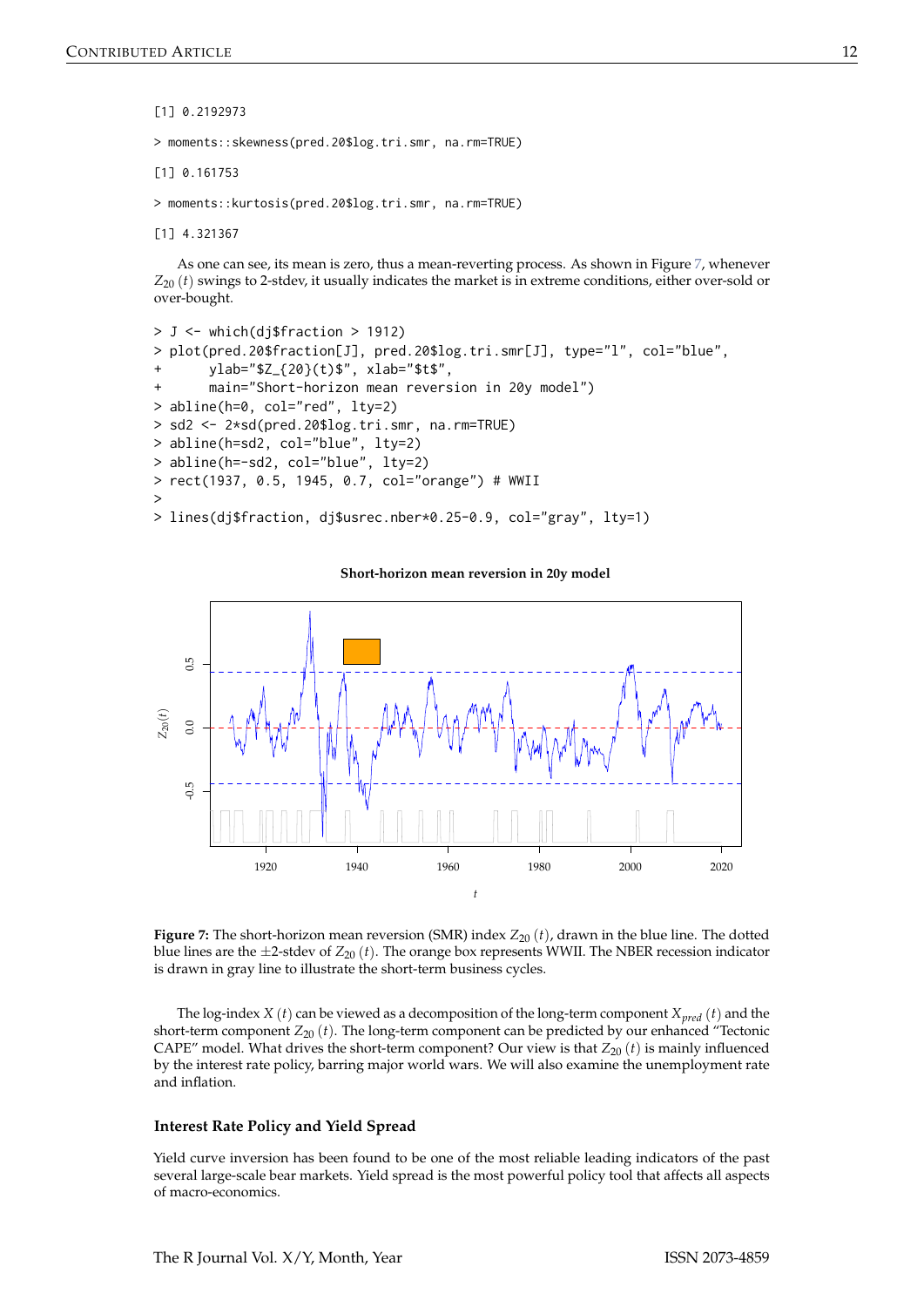The economic reasoning of yield curve inversion is quite appealing: The stock market can be viewed as a large financial operation that borrows on the short-term rate and lends on the long-term rate. Companies such as banks can build leverage to enhance their returns from the spread. But some companies can use excessive leverage to "game the system", so to speak. Thus, modulating the yield spread is a key policy tool for FED to tame the speculation. When the yield spread turns negative, there is no profit to be made from the spread, causing dismal earnings for several quarters, and the stock price crashes due to lower valuation. A few of them with poor balance sheet may go into bankruptcy. This chilling effect usually lingers for about 12-24 months.

Furthermore, the narrowing of yield spread creates a regime switching scenario. In a red hot economy, as the yield spread becomes smaller, some executives would not think of reducing their balance sheet risk. Instead, many of them would choose to increase the leverage, in order to generate equal or more profit and justify the rising stock price. Suddenly, the yield curve is inverted, the mathematics of leveraging reaches a singularity. And the balance sheets of these companies collapse.

Later, we will introduce the concept of "unemployment rate as high-yield bond". This extends the influence of interest rate policy far beyond the financial sector. In the internet age, the largest companies are all in the consumer sector selling goods and products to the vast consumers. Employment rate is their borrowing.

In some occasions, FED's tightening was in a straight path to inversion. But in other times, FED might swing in short cycles of tightening and easing before touching down on the ultimate inversion. The current trend points to next inversion around year 2020, but it is totally up to the FED to make it happen or not.

Given the following attributes:

- $GS_{10}(t) = \text{d}$  *s* rate.gs10: the yield of 10-year Treasury,
- $GS_{3m}(t) = \text{dj}\$  rate.tb3ms: the yield of 3-month Treasury bill,
- *YS*  $(t) \equiv GS_{10}(t) GS_{3m}(t) = \text{dj\$rate}$ . spread: the yield spread,

we define the centered yield spread normalized by the 10-year yield:

$$
\widehat{YS}\left(t\right) \equiv \frac{YS\left(t\right) - \langle YS\left(t\right) \rangle}{GS_{10}\left(t\right)}.\tag{7}
$$

It is calculated and stored in dj\$rate.spread.norm column. Here  $\langle YS(t) \rangle$  is the mean of *YS* (*t*), which is approximately 1.5% as shown by the variable rate.spread.mean below, which is also a slot in the ju object. It is the equilibrium level of yield spread.

Our first finding is that  $Z_{20}$  (*t*) is deeply related to  $\widehat{YS}$  (*t*). This is illustrated in Figure [8.](#page-13-0) The two quantities have nearly the same magnitude, that is,  $Z_{20} (t) \approx \widehat{YS}(t)$ . They often move in tandem. Every yield curve inversion (shown as vertical dotted red lines) coincides with the market top, and the following easing matches the bottom of the selloff. For the equity market, yield spread inversion is the decisive turning point that causes regime switching from a bull market to a bear market. On the contrary, the market switches back from a bear market to a bull market expeditiously once the yield spread is widened large enough.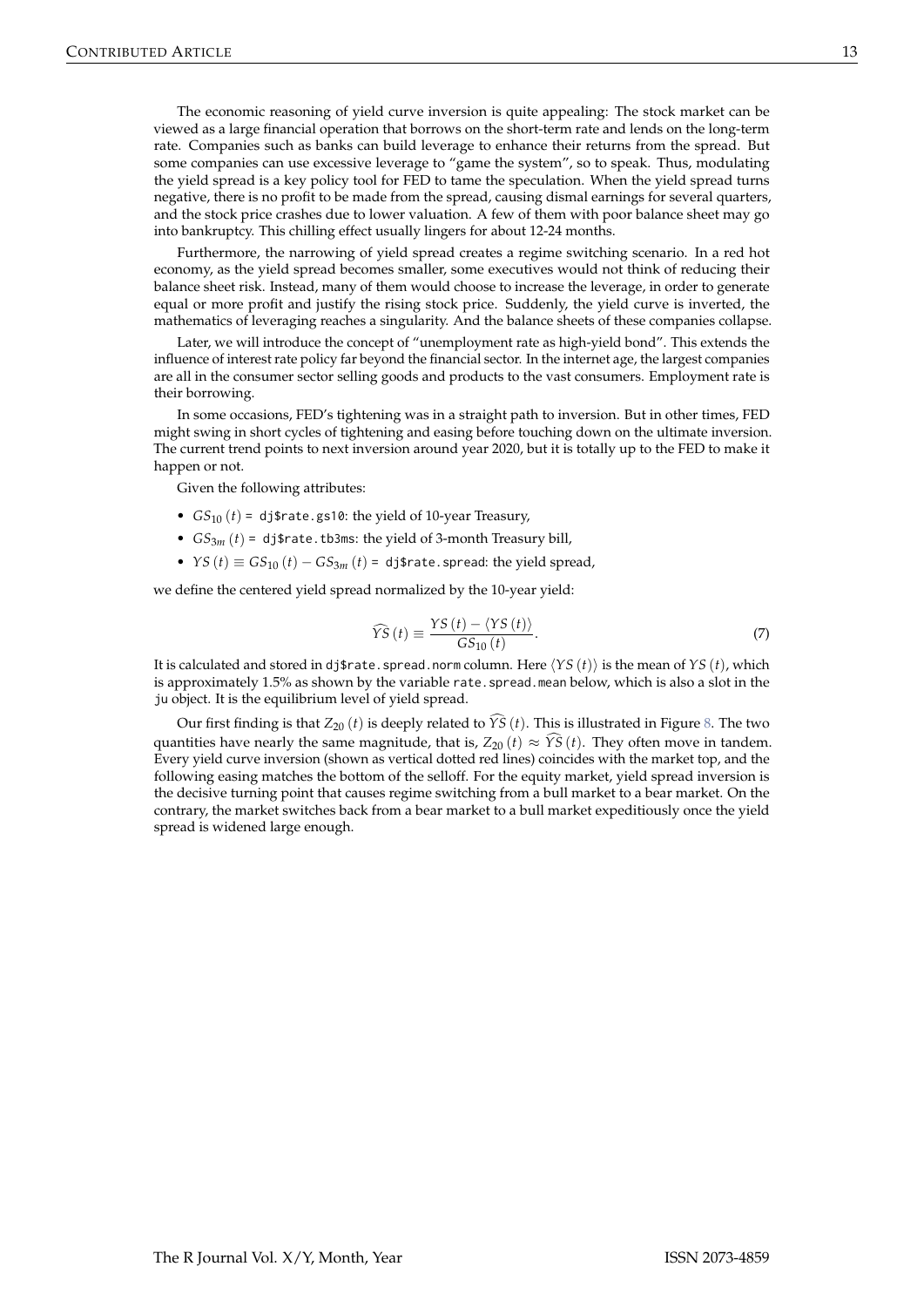```
> rate.spread.mean <- mean(dj$rate.spread, na.rm=TRUE)
> rate.spread.mean
[1] 1.452224
> J <- which(dj$fraction > 1912)
> ma <- function(x,n,sides=1){filter(x,rep(1/n,n), sides=sides)}
> plot(pred.20$fraction[J], pred.20$log.tri.smr[J], type="l", lwd=1, col="blue",
       ylab="$Z_{20}(t)$ vs $-\\widehat{YS}(t)$", xlab="$t$",
      main="Short-horizon mean reversion and yield spread inversion")
> lines(dj$fraction[J], ma(-dj$rate.spread.norm,3)[J], type="l", col="red")
> for (t in repo@yield.inversion) { abline(v=t, lty=2, col="red") }
> abline(h=0, col="blue", lty=2)
> rect(1937, 0.5, 1945, 0.7, col="orange") # WWII
```
#### **Short-horizon mean reversion and yield spread inversion**



**Figure 8:** Overlay of normalized yield spread  $-\hat{Y}\hat{S}(t)$  (red line) with  $Z_{20}(t)$  (blue line). The vertical dotted red lines are the locations of maximum yield spread inversion in each business cycle. Here *YS* (*t*) is smoothed by 3-month moving average to make it less noisy in the plot. The orange box represents WWII.

#### **The Uncertainty Principle**

How wide of the yield spread is "wide enough"? Is the fluctuation of the stock market affected by the interest rate environment it is in? We think this is related to the following quantity. Define the modified inverse of 10-year yield *GSI* (*t*) as

$$
GSI(t) \equiv \frac{\langle YS(t) \rangle}{GS_{10}(t)}.
$$
\n(8)

It is calculated and stored in dj\$rate.gs10.modinv column. The fact that  $Z_{20}(t) \approx \hat{Y}\hat{S}(t)$  implies that the maximum amplitude of  $Z_{20}$  (*t*) is approximately *GSI* (*t*), which associates the volatility of the equity market with the inverse of the long-term interest rate. We call this relation the **Uncertainty Principle**. This explains that, on one hand, in a low interest rate environment, the equity market is susceptible to high volatility. On the other hand, the equity market is fairly dormant in a high interest rate environment, e.g. Dow was flat from 1966 to 1981.

Figure [9](#page-14-0) adds the overlay of *GSI* ( $t + 74/12$ ) with  $Z_{20}(t)$  and  $\widehat{YS}(t)$ . The 74-month shift is described in Section 9.1 of [Lihn](#page-19-0) [\(2018\)](#page-19-0) as the equity market's lead time over GS10. We draw ±*GSI* (*t*) in purple lines to form an envelope, and we smooth *GSI* (*t*) by its 24-month moving average to remove the noise.

We observe that the *GSI* (*t*) envelope indeed describes the fluctuation of  $Z_{20}$  (*t*) quite well. The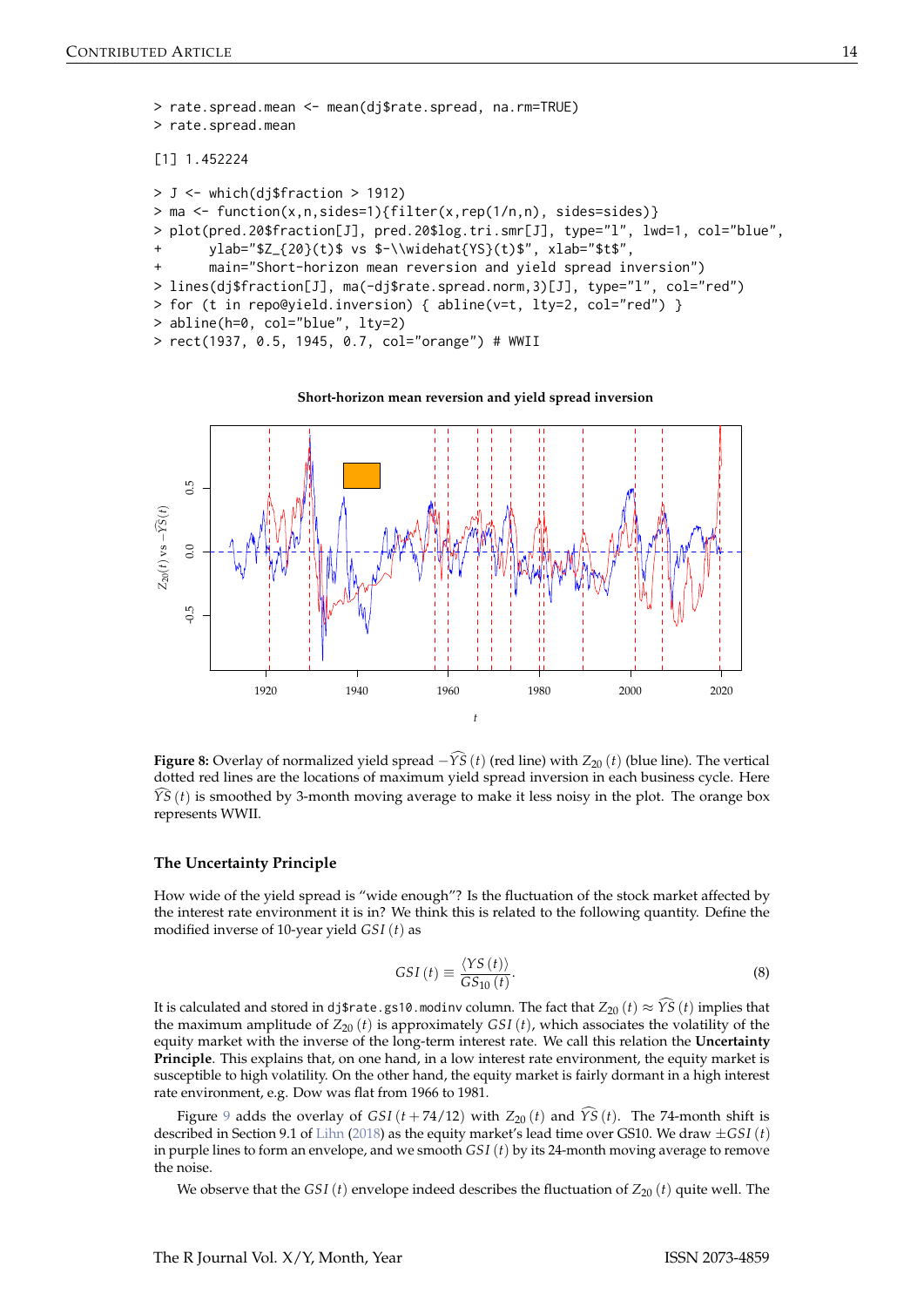equity market went through very large swings whenever the Treasury yield was trending into the low interest rate period. The first incident was marked by the big rally from 1921 to the 1929 peak, followed by a decade of turmoils, including WWII. The second incident was marked by the irrational exuberance leading to the 2000 peak, followed by two severe bear markets in the next decade.

Statistically speaking, it is far from certain to prove whether such statement can be true or not. The GS10 cycle is so long (80 years) that you won't see the next low interest rate environment until the end of the century.

```
> plot(pred.20$fraction[J], pred.20$log.tri.smr[J], type="l", lwd=1, col="blue",
       ylab="$Z_{20}(t)$", xlab="$t$",
       main="Uncertainty principle: Z(t) and inverse of GS10 (GSI)")
> rect(1937, 0.8, 1945, 0.95, col="orange") # WWII
> lines(dj$fraction[J], ma(-dj$rate.spread.norm,3)[J], type="l", col="red")
> abline(h=0, col="blue", lty=2)
> GSI <- dj$rate.gs10.modinv
> lines(dj$fraction[J]-74/12, ma(GSI,24)[J], col="purple", lty=2, lwd=2)
> lines(dj$fraction[J]-74/12, -ma(GSI,24)[J], col="purple", lty=2, lwd=2)
> lines(dj$fraction[J], GSI[J], col="purple", lty=3, lwd=1)
```
**Uncertainty principle: Z(t) and inverse of GS10 (GSI)**

# 0.5  $-0.5$  0.0 0.5 *Z*20(*t*)  $0.0$  $-0.5$ 1920 1940 1960 1980 2000 2020 *t*

**Figure 9:** Overlay of  $GSI(t + 74/12)$  with  $Z_{20}(t)$  (the blue line). The 74-month shift is the equity market's lead time over Treasury market. We draw  $\pm$ *GSI* ( $t$  + 74/12) in thick purple dotted lines to form an envelope, which are smoothed by 24-month moving average to remove the noise. The red line is the yield spread. We draw *GSI* (*t*) in thin purple dotted line to indicate where inversion occurs. The orange box represents WWII.

#### **Unemployment Rate as Alternative High-Yield Bond**

The unemployment rate (UNRATE) is highly correlated to the interest rate policy and is a major barometer of the health of the economy. We observe that, after WWII, the unemployment rate can be thought of as a high-yield bond. That is, in a low interest rate environment, the lowest unemployment rate tends to be very low. In a high interest rate environment, even the best unemployment rate is still quite high. This makes sense. Corporations have to compare the cost of employment to the cost of the capital.

In addition, the unemployment rate is a clear indicator how the economy responds to the yield spread tightening and easing. We find that the unemployment rate since 1950 (post-WWII) can be regressed in the following three-factor model:

$$
UNRATE(t) \sim \beta_0 + \beta_1 GS_{10}(t) + \beta_2 GSI(t) + \beta_3 \widehat{YS}(t) + \varepsilon. \tag{9}
$$

The role of the  $\beta_2GSI(t)$  term can be seen as modifying the weight of the mean  $\langle YS(t) \rangle$  inside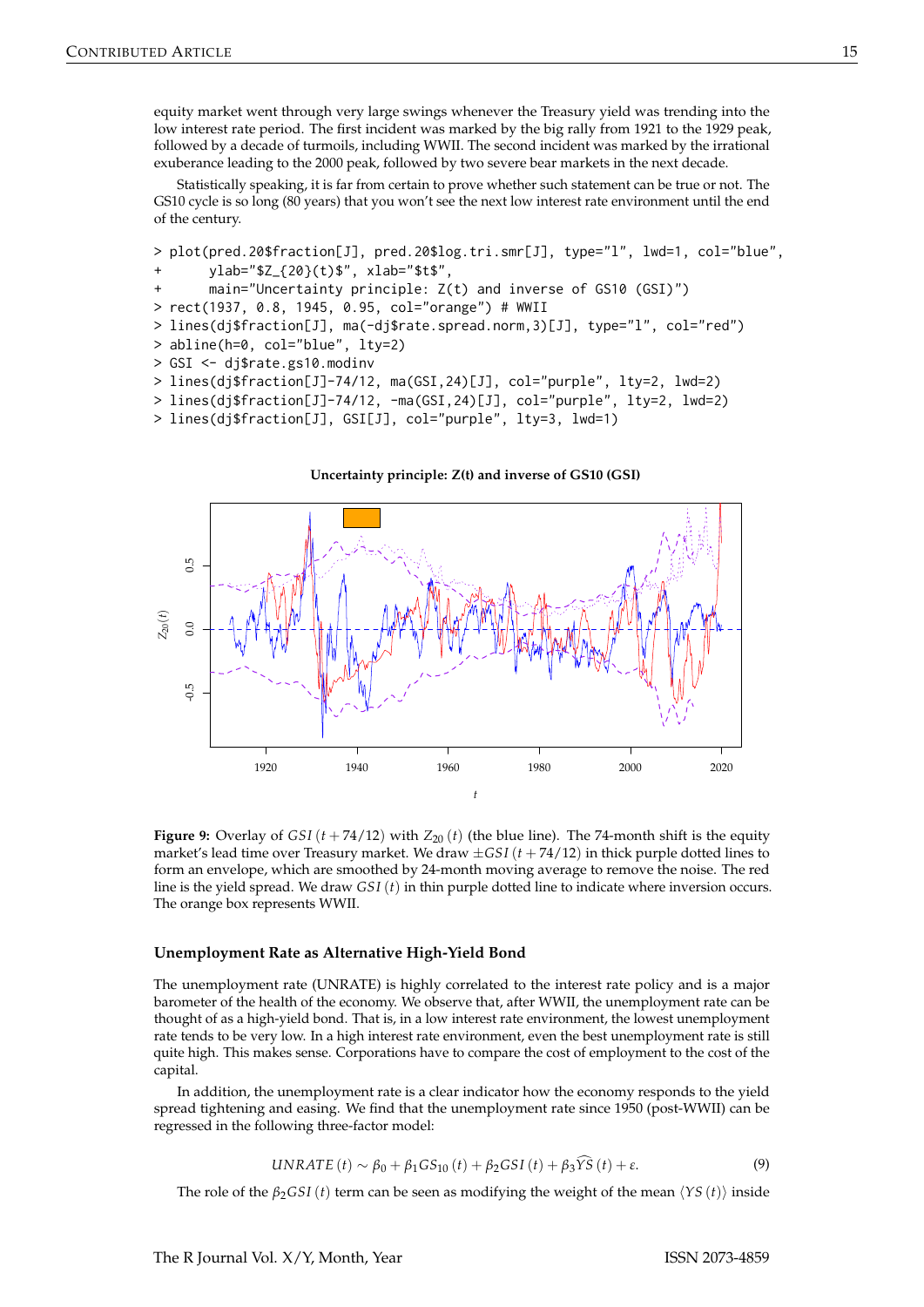$\widehat{YS}(t)$  from 1 to  $(1 - \beta_2/\beta_3)$ . This regression is shown below:

```
> J <- which (dt$fraction >= 1950 & dt$fraction <= 2019)
> a < -1m(unrate \sim rate.gs10 + rate.gs10.modinv + rate.spread.norm, data=dj[J])
> summary(a)
C<sub>a</sub>11.
lm(formula = unrate ~ rate.gs10 + rate.gs10.modinv + rate.spread.norm,data = dj[J])Residuals:
   Min 1Q Median 3Q Max
-1.9918 -0.8227 -0.0183 0.6844 3.2611
Coefficients:
                Estimate Std. Error t value Pr(>|t|)
(Intercept) 2.33592 0.26146 8.934 < 2e-16 ***
rate.gs10 0.40549 0.02408 16.839 < 2e-16 ***
rate.gs10.modinv 3.36193 0.40125 8.379 2.29e-16 ***
rate.spread.norm 4.74594 0.16454 28.843 < 2e-16 ***
---
Signif. codes: 0 '***' 0.001 '**' 0.01 '*' 0.05 '.' 0.1 ' ' 1
Residual standard error: 1.028 on 824 degrees of freedom
```
Multiple R-squared: 0.6084, Adjusted R-squared: 0.607 F-statistic: 426.8 on 3 and 824 DF, p-value: < 2.2e-16

All three factors are highly significant. The *R*<sup>2</sup> is above 60%, which is quite high<sup>[1](#page-0-0)</sup>.  $\beta_0 \approx 2.34$  can be interpreted as a baseline unemployment rate. The remaining terms expand into a complicated nonlinear relation on *GS*<sup>10</sup> (*t*) such as

$$
UNRATE(t) \sim \beta_0 + \beta_1 GS_{10}(t) + \beta_3 \frac{YS(t) - (1 - \beta_2/\beta_3) \langle YS(t) \rangle}{GS_{10}(t)} + \varepsilon.
$$
  

$$
\sim (\beta_0 + \beta_3) + \beta_1 GS_{10}(t) + (\beta_2 - \beta_3) \frac{\langle YS(t) \rangle}{GS_{10}(t)} - \beta_3 \frac{GS_{3m}(t)}{GS_{10}(t)} + \varepsilon
$$
(10)

Figure [10](#page-16-0) shows the result of this regression. *UNRATE* (*t*) is the blue line and the regression is the red line. At each peak of a business cycle when *YS* (*t*)  $\approx$  0, we have  $GS_{3m}$  (*t*)  $\approx$   $GS_{10}$  (*t*) and *YS* (*t*)  $\approx$  −*GSI* (*t*). Then the lowest unemployment rate at that moment can be estimated by

$$
UNRATE_{min}(t) \equiv \beta_0 + \beta_1 GS_{10}(t) + (\beta_2 - \beta_3) \frac{\langle YS(t) \rangle}{GS_{10}(t)}.
$$
  

$$
\approx 2.34 + 0.41 \times GS_{10}(t) - \frac{2.0}{GS_{10}(t)}
$$
 (11)

Notice that *UNRATEmin* (*t*) depends on *GS*<sup>10</sup> (*t*) alone. We observe in Figure [10](#page-16-0) that *UNRATEmin* (*t*) matches the lowest unemployment rate in each cycle peak quite well (with 1970 as a major exception). It provides a lower bound on the unemployment rate.

A cyclically increasing unemployment rate is the best confirmation of a bear market. There are unemployment spikes at the depths of some recessions, e.g. in 1974-75, in early 1980, and around 2010, that are not captured by the regression. These spikes, recorded by the residual *ε*, are what we call the "high-yield" elements in the unemployment rate.

In this business cycle, between 2013 and 2016, *UNRATEmin* (*t*) went below 2% briefly when  $GS<sub>10</sub>(t)$  was below 1.85%. When the next yield spread will be inverted (in 2020?), if  $GS<sub>10</sub>(t)$  stays below 3%, the minimum unemployment rate can go as low as 3%.

 $^1$ Note that it would yield similar  $R^2$  if the first factor is replaced with  $β_1GS_{3m}(t)$ .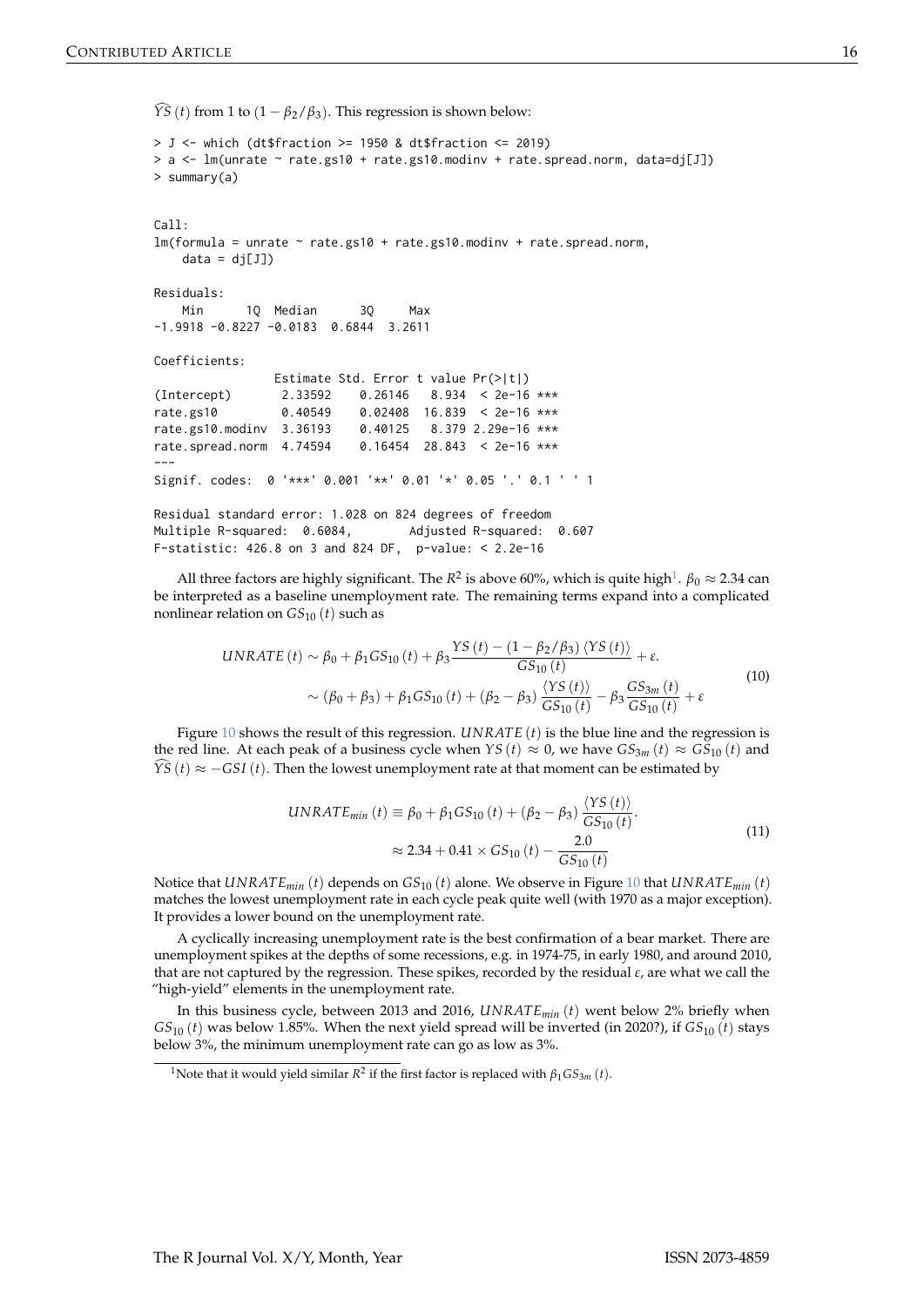```
> J <- which (dt$fraction >= 1950 & is.finite(dt$unrate))
> plot(dj$fraction[J], dj$unrate[J], type="l", col="blue",
           ylab="UNRATE", xlab="$t$", ylim=c(1.5,11),
       main=sprintf("Unemployment rate as alternative high-yield bond"))
> lines(dj$fraction[J], predict(a, newdata=dj[J]), col="red")
> ac <- a$coefficients
> unrate.min <- ac[1]+ac[2]*dj$rate.gs10+(ac[3]-ac[4])*dj$rate.gs10.modinv
```
> lines(dj\$fraction[J], ma(unrate.min,3)[J], col="black", lwd=2, lty=3)

> for (t in repo@yield.inversion) { abline(v=t, lty=2, col="red") }



**Figure 10:** Unemployment rate *UNRATE* (*t*) (the blue line) and its 3-factor regression to the bond market (the red line). The dotted vertical red lines mark the locations of yield spread inversion. The dotted black line is *UNRATEmin* (*t*) (smoothed by 3-month moving average).

#### **One-Year Change of Unemployment Rate**

Just as important as observing the yield spread inversion, we also want to observe the inversion of the unemployment rate. The 1-year change (log-return) of the unemployment rate  $r_{I/NR}$  (*t*) is defined as

$$
r_{\text{UNR}}\left(t\right) \equiv \log \text{UNRATE}\left(t\right) - \log \text{UNRATE}\left(t - 1\right). \tag{12}
$$

We find that  $r_{UNR}(t)$  shows striking correlation with  $-\widehat{YS}(t)$  and  $Z_{20}(t)$ , as shown in Figure [11.](#page-17-0) The combination of a weakening employment and the yield spread inversion appears to provide very convincing signal for a coming bear market. After the yield spread inversion, if *rUNR* (*t*) also turn negative, the recession is around the corner. The economy will continue to shed jobs until the yield spread is wide enough to provide corporations incentive to hire again. This process usually takes 12-24 months from past experiences.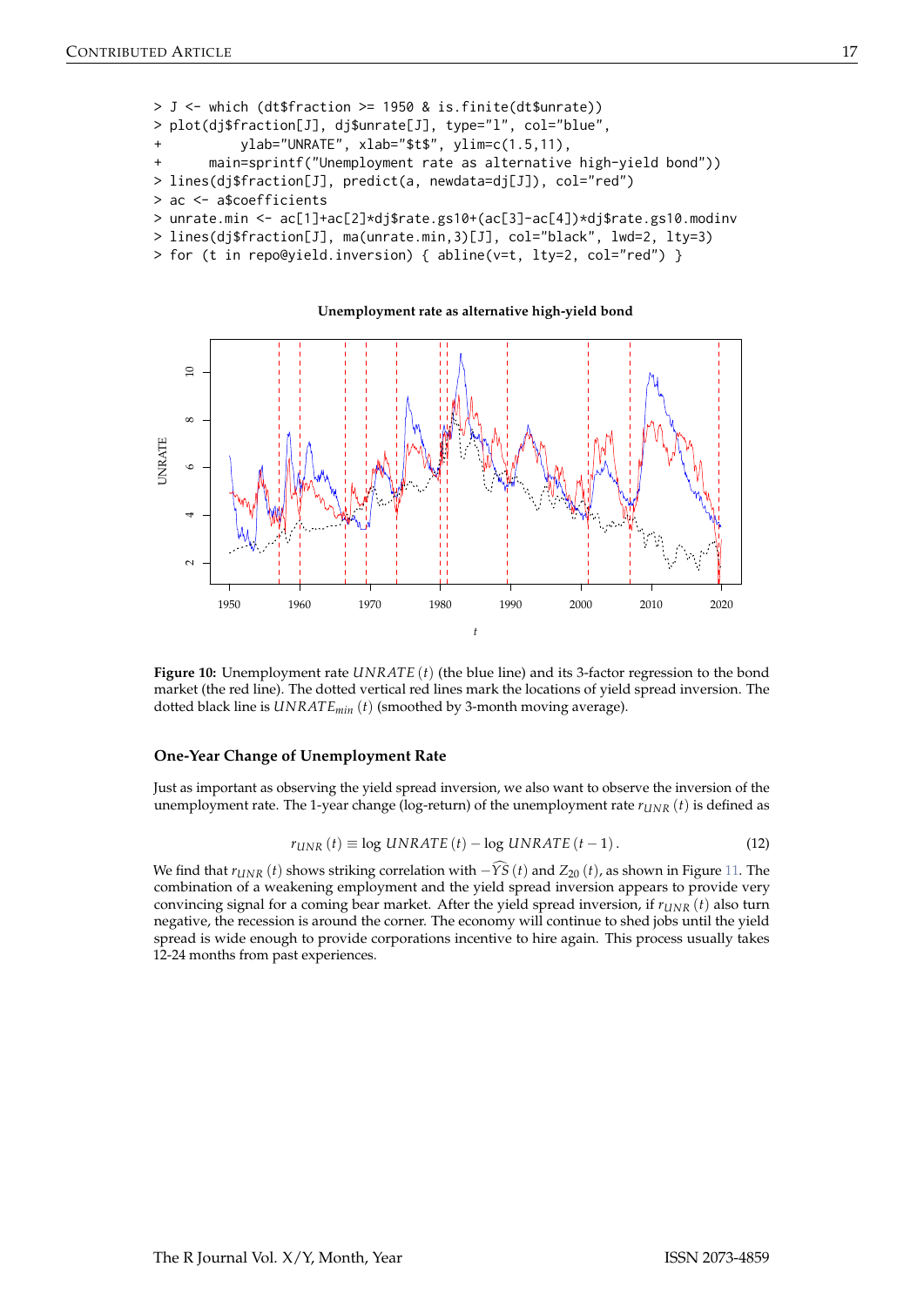```
> J <- which (dt$fraction >= 1950)
> plot(pred.20$fraction[J], pred.20$log.tri.smr[J], type="l", col="blue",
      ylab="$Z_{20}(t)$", xlab="$t$", ylim=c(-0.6,0.6),
      main="Z(t) and YoY log-change of UNRATE")
> lines(dj$fraction[J], -ma(dj$unrate.logr.1,3)[J], type="l", col="red", lwd=2)
> abline(h=0, col="blue", lty=2)
```
- > lines(dj\$fraction[J], ma(-dj\$rate.spread.norm,3)[J], type="l", col="gray50")
- > for (t in repo@yield.inversion) { abline(v=t, lty=2, col="gray50") }



**Figure 11:** The reversal of  $Z_{20}$  (*t*) (the blue line),  $r_{UNR}$  (*t*) (the red line) and  $-\widehat{YS}$  (*t*) (the gray line). When  $r_{\text{UNR}}(t)$  turns negative and  $\widehat{YS}(t)$  undergoes a yield spread inversion, it is a clear indicator that  $Z_{20}(t)$  has entered a bear market.

#### **Inflation**

Lastly, in some circumstances, FED raises short-term rate in order to combat the rising inflation. Let ∆CPI*<sup>f</sup>* <sup>1</sup> (*t*) be the forward 1-year inflation rate CPI*<sup>f</sup>* <sup>1</sup> (*t*) in excess of *GS*<sup>10</sup> (*t*). They are defined as

$$
CPI_{f1}(t) \equiv \log CPI(t+1) - \log CPI(t);
$$
  
\n
$$
\Delta CPI_{f1}(t) \equiv CPI_{f1}(t) - GS_{10}(t).
$$
\n(13)

We find that ∆CPI<sub>*f*1</sub> (*t*) is correlated with the yield spread during some periods. This is illustrated in Figure [12.](#page-18-0) The policy of combating inflation is quite obvious in the 1970's. ∆CPI<sub>f1</sub> (*t*) moves in tandem with  $-2(YS(t) - \langle YS(t) \rangle)$ . After 1980, ∆CPI<sub>f1</sub> (*t*) is mostly negative, there has been a fairly large premium between *GS*<sup>10</sup> (*t*) and one-year inflation. Thus such policy goal is much less clear. After 2000, FED was able to maintain ∆CPI*<sup>f</sup>* <sup>1</sup> (*t*) barely below zero. Only recently, such premium is disappearing gradually, ∆CPI*<sup>f</sup>* <sup>1</sup> (*t*) is inching up above zero. And FED is indeed raising the short-term rate to combat it.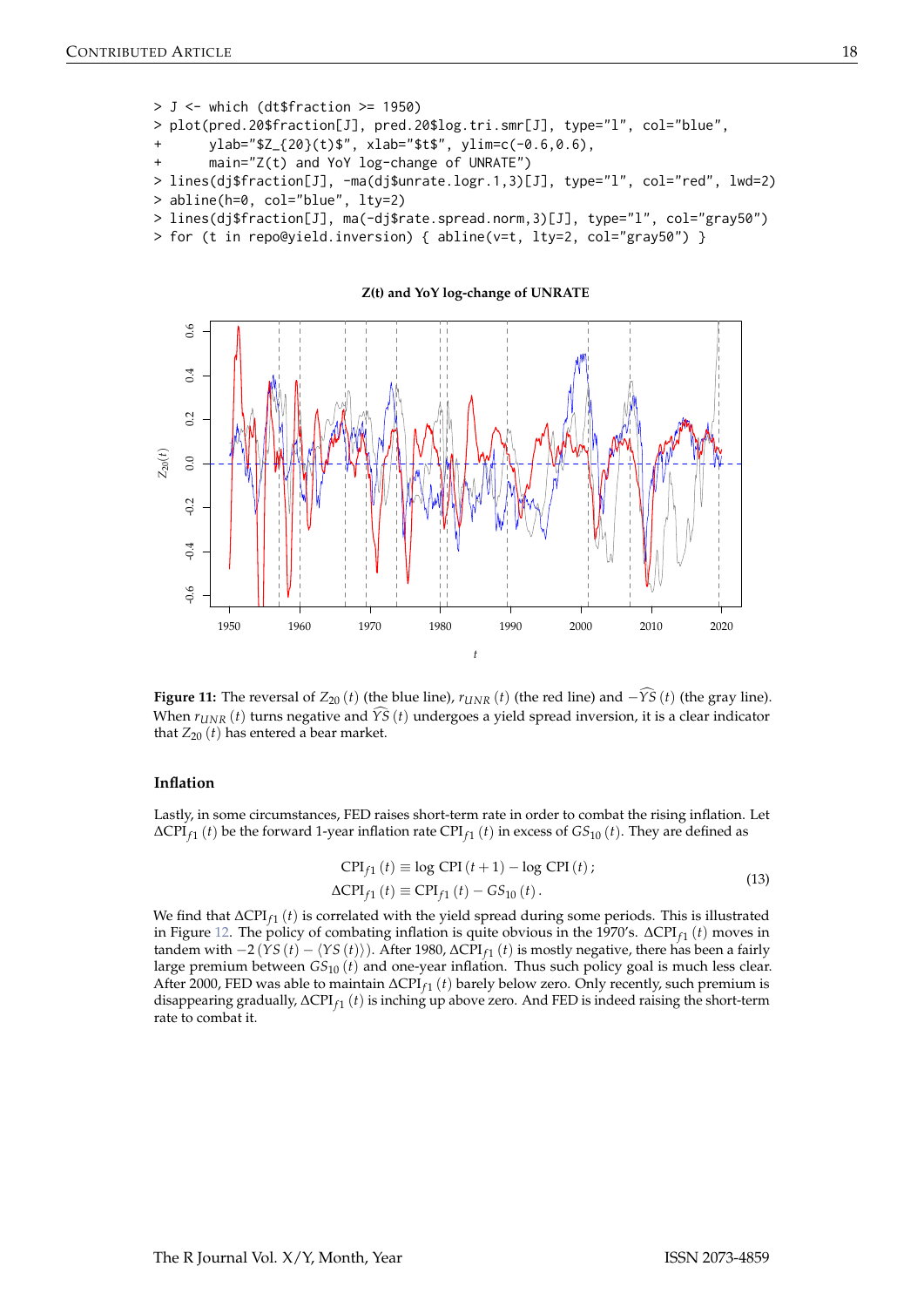```
> plot(dj$fraction[J], (dj$cpi.logr.f1*100-dj$rate.gs10)[J],
```
type="l", col="blue", ylab="\$\\Delta\\mathrm{CPI}\_{f1}(t)\$", xlab="\$t\$",

```
ylim=c(-10, 10),
```
main=sprintf("YoY forward inflation vs yield spread"))

> lines(dj\$fraction[J], (-2\*(dj\$rate.spread-ju@rate.spread.mean))[J], col="red") > abline(h=0, lty=2, col="blue")

- > abline(h=ju@rate.spread.mean\*2, lty=2, col="blue")
- > for (t in repo@yield.inversion) { abline(v=t, lty=2, col="red") }



**Figure 12:** The 1-year forward inflation rate in excess of GS10: ∆CPI*<sup>f</sup>* <sup>1</sup> (*t*) (blue line). The red line is  $-2(YS(t) - \langle YS(t) \rangle)$  indicating the strength of yield spread needed to suppress the runaway inflation. The top dotted blue line is the constant  $2\langle YS(t) \rangle$ , showing where the yield spread becomes inverted.

## **Discussion**

We've shown that yield spread inversion is likely a major factor that causes the stock market to turn south. It can cause the stock market to drop 40-50% in 12-24 months. It also has a dire social consequence of causing the unemployment rate to spike. FED must invoke the inversion with extreme care.

We find that the best interpretation of FED's motivation to invoke a yield spread inversion is to cure an asset bubble. In 1970's, it was for the rising inflation, especially in gold and oil. This was consummated in 1980 with an ultimate peak of inflation, GS10, and the commodity bubble. In 1990, it was for the junk bond bubble and the Japanese stock market. Because the level of SPX was fairly subdued in terms of *Z*<sup>20</sup> (*t*) during this period, it didn't cause a big drop in SPX. In 2000, it was for the dot-com mania. In 2007, it was for the sub-prime debt bubble.

Thus in order to figure out the next bear market in  $Z_{20} (t)$ , one will need to watch a few things:

- 1. *YS* (*t*): When will the yield spread become negative?
	- https://fred.stlouisfed.org/series/T10Y3M
- 2. *UNRATE* (*t*) and *rUNR* (*t*): When will the unemployment rate begin to rise? When will the 1-year change turn negative?
	- https://fred.stlouisfed.org/series/UNRATE
- 3. ∆CPI*<sup>f</sup>* <sup>1</sup> (*t*): Is the 1-year inflation rate expected to exceed the 10-year Treasury yield?
- 4. Ultimately, is there an asset bubble that makes FED uncomfortable? In SPX? In Nasdaq? In the bond market? In any major foreign stock market?